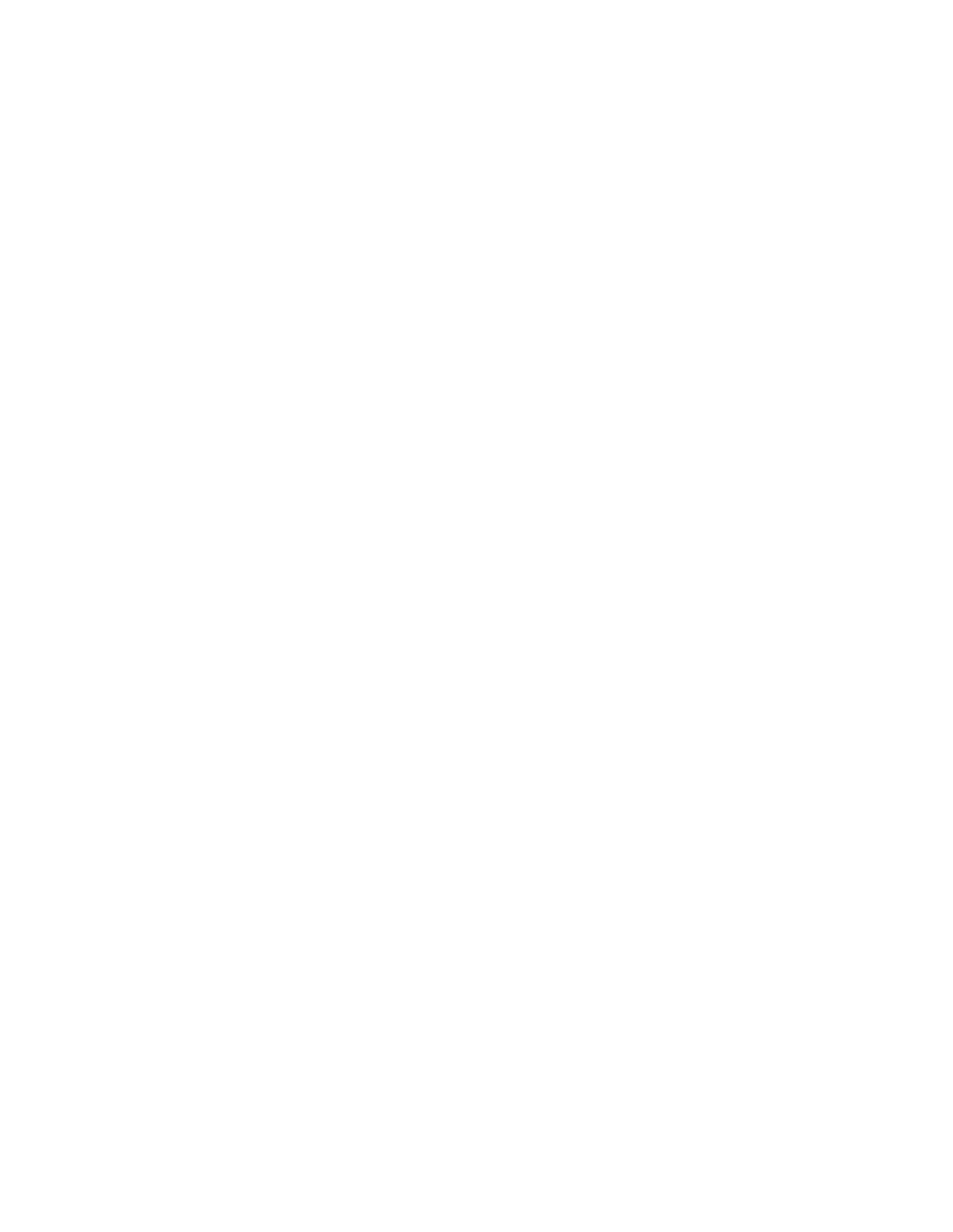## **Contents**

| <b>APPENDIX A:</b><br><b>APPENDIX B:</b><br><b>APPENDIX C:</b><br><b>APPENDIX D:</b><br><b>APPENDIX E:</b><br><b>APPENDIX F:</b><br><b>APPENDIX G:</b><br><b>APPENDIX H:</b> | Evidence-Based Practice Project Roles and Responsibilities<br>Record of Meeting 1<br>Record of Meeting 2<br>Record of Meeting 3<br>Record of Meeting 4<br>Record of Meeting 5<br>Record of Meeting 6<br>Record of Meeting 7   |  |
|------------------------------------------------------------------------------------------------------------------------------------------------------------------------------|-------------------------------------------------------------------------------------------------------------------------------------------------------------------------------------------------------------------------------|--|
| <b>APPENDIX I:</b>                                                                                                                                                           | Michigan Implementation of Medication Algorithms (MIMA),                                                                                                                                                                      |  |
| <b>APPENDIX J:</b>                                                                                                                                                           | Guidelines for Treating Schizophrenia, MIMA Physician Procedural Manual<br>Michigan Implementation of Medication Algorithms (MIMA),<br>Guidelines for Treating Major Depressive Disorder, MIMA Physician<br>Procedural Manual |  |
| <b>APPENDIX K:</b>                                                                                                                                                           | Michigan Implementation of Medication Algorithms (MIMA),                                                                                                                                                                      |  |
| <b>APPENDIX L:</b>                                                                                                                                                           | Guidelines for Treating Bipolar Disorder, MIMA Physician Procedural Manual<br>Survey Instrument, Protocols, and Frequencies                                                                                                   |  |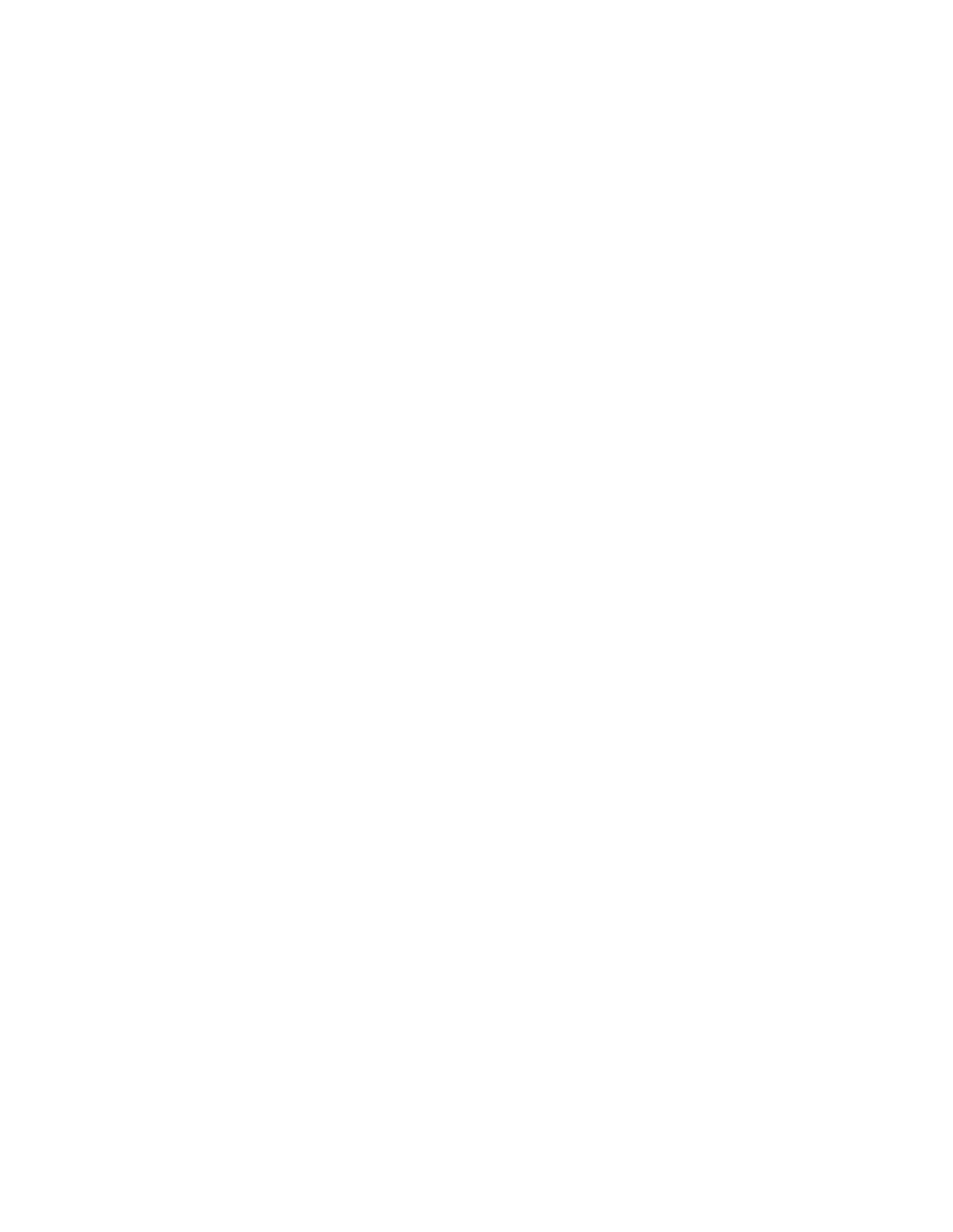## <span id="page-4-0"></span>**EXECUTIVE SUMMARY**

The publication of this action plan—the work of a distinguished panel of 25 mental health experts who served as the project steering committee—is the first phase of a multiyear effort to improve the quality of mental health care in Michigan by encouraging physicians to adopt bestpractice or evidence-based practice (EBP) in the prescription and monitoring of drugs for people with major depression, bipolar disorder, and schizophrenia. The steering committee's charge was to select the guidelines/algorithms best suited for Michigan and create a research-based plan aimed at encouraging their use.

Reliable and rapidly accumulating research demonstrates that the mental health care Americans receive is not always grounded in science or generally recognized best practices. Further, the lag between the discovery of new treatments and their routine incorporation into patient care is often unacceptably long. The best practice- and evidence-based tools advocated here—guidelines and algorithms—overcome both problems by summarizing treatment options in a way that reflects the state of scientific research or the expert opinion of practitioners in the field.

Funding for this project was provided by the Ethel and James Flinn Foundation of Detroit, which contracted with Public Sector Consultants Inc. of Lansing to manage the project.

#### *Guideline/Algorithm Selection*

After a careful review of available options, the steering committee recommends that the Texas Implementation of Medication Algorithms (TIMA) guidelines be appropriately modified for use in Michigan. The TIMA guidelines are scientifically sound, field-tested, and regularly updated. Equally important, they are part of a larger program of care that includes evaluation and measurement and the education and support of patients and families.

#### *Principles*

Research sponsored by and made available to the Steering Committee indicates that the action plan would be successful to the degree that it embodies the following principles:

- The guidelines/algorithms must be easy to use and part of a broader education and disease management approach.
- Differences in knowledge and needs among psychiatrists, primary care physicians (PCPs), and consumers must be part of the plan.
- The plan should be rolled out over time, with pilot programs to enlist opinion leaders and early adopters.

#### *Elements of the Plan*

The action plan itself offers both general recommendations and specific tactics associated with seven different strategic areas. The two general recommendations are:

 **Pilot Programs**. *The steering committee and its leadership successor team should implement the EBP action plan by supporting and sponsoring three to six pilot programs at locations around Michigan over the next three years. The pilot programs, which would be designed to implement and test the efficacy of the EBP guidelines and algorithms, would be based upon the strategies and tactics described below. To the degree possible, all three conditions*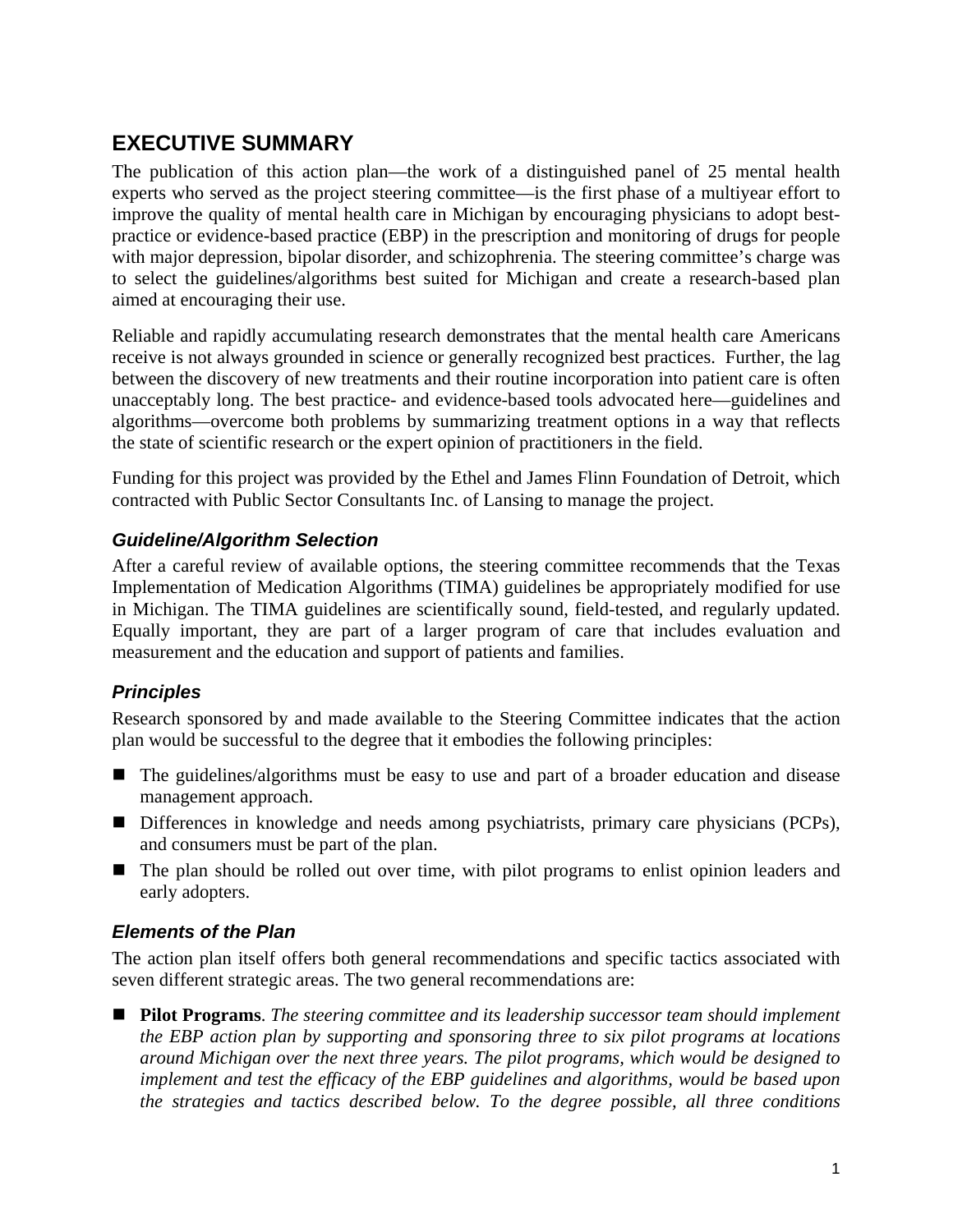*(major depression, bipolar disorder, and schizophrenia) would be included in each pilot, which would also cover public and private systems of care and accommodate the differing needs of primary care physicians and psychiatrists. The committee notes that state hospitals, university consortia, and private mental health practices that are university affiliated would be logical pilot program candidates.* 

- **Leadership Team**. *To maintain the continuity and momentum of this effort and facilitate the establishment and ongoing operations of pilot programs there should be established in Michigan a leadership team with the following components:* 
	- *1. A "committee of the whole" composed of current steering committee members that will meet once or twice annually to review progress in the implementation of the report, suggest mid-course corrections, and serve as "ambassadors" for the project within Michigan.*
	- *2. An "executive committee," composed of volunteers from the steering committee and including both public- and private-sector participation that will provide oversight and assistance in a number of areas, especially in the critical area of funding. This group would meet more regularly, perhaps every other month.*
	- *3. A "project coordination group" charged with staffing the project and doing the day-today work of implementation—including meeting with potential funders, developing requests for proposals (RFPs), evaluating proposals for local pilot programs, and coordinating the activities of the pilot programs that are established.*

The two recommendations create a framework within which this EBP project can proceed in Michigan and reflect the committee's belief that EBP principles are best advanced by means of local pilot programs guided by state-level leadership. A table outlining the roles and responsibilities of the leadership team and the pilot programs is included in the report as Appendix A.

The following strategies and tactics indicate the work the pilot programs must accomplish.

#### *Strategies for the Packaging and Distribution of Guidelines and Algorithms*

*Tactic 1: The leadership team should oversee the reformatting and disseminating to the pilot programs of Michigan-specific guidelines and algorithms based upon the Texas (i.e., TIMA) model.* 

*Tactic 2: The reformatted guidelines/algorithms should be available in both short and long versions and disseminated to accommodate differing needs and uses.* 

*Tactic 3: The guidelines/algorithms should be tailored specifically for use with information technology, the Internet, local networks, and PDAs.* 

*Tactic 4: Existing disease management tool kits available for treatment of major depression, bipolar disorder, and schizophrenia should be collected and analyzed, and, if necessary, new tool kits should be developed for use in the pilot programs.* 

*Tactic 5: The newly formatted Michigan algorithms should be updated regularly.*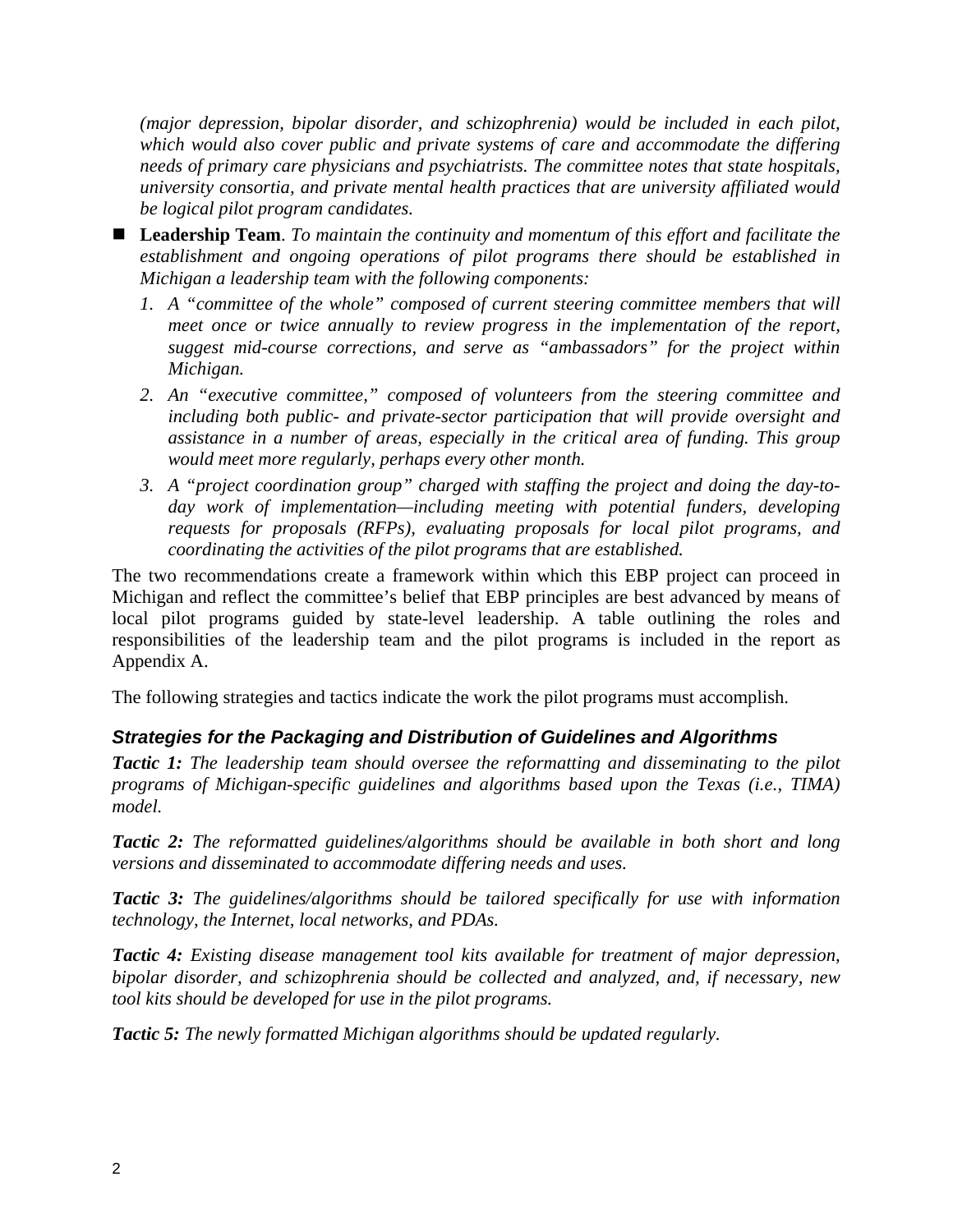#### *Strategies for Physician Education*

*Tactic 1: The leadership team and pilots should develop strong, consistent messages as to explain the value of guidelines and algorithms. These should be focused on critical issues such as expected outcomes and physician autonomy and, whenever possible, be accompanied by stakeholder endorsements.* 

*Tactic 2: As part of a commitment to being "centers of excellence," one or more state medical schools should adopt and teach guidelines/algorithms as part of the medical school curriculum and in residency training programs.* 

*Tactic 3: The leadership team and pilot programs should explore ways of offering Continuing Medical Education (CME) credit for conferences, training programs, and regional sessions devoted to evidence-based mental health care and the use of guidelines and algorithms.* 

*Tactic 4: The leadership team and pilot programs should work together to develop site-specific physician training programs for each pilot program.* 

#### *Strategies for Consumer Education*

*Tactic 1: The leadership team and pilot programs should develop materials and methods for improving patient-physician communication on the nature, importance, value, and use of guidelines and algorithms during individual treatment sessions—that is, on a "one-to-one" basis.* 

*Tactic 2: Pilot programs and the leadership team should collaborate on a broader program of consumer education and awareness through the use of public service announcements, and, most especially, by employing existing advocacy groups as messengers to their constituents.* 

*Tactic 3: The leadership team should evaluate the need to conduct further research into consumer needs and preferences as well as the possibility of offering consumer education tailored to specific subgroups or settings—for example, CMH settings.* 

#### *Strategies for Ongoing Physician Support*

*Tactic 1: The leadership team and pilot programs should devise mechanisms to support and assist clinicians in the treatment of specific cases and patients.* 

*Tactic 2: The leadership team and individual pilots should mutually develop support mechanisms to help with administration and logistics of the pilot itself.* 

*Tactic 3: The leadership team should work with payers to develop prescriber profiles and make them available to prescribers and researchers, while remaining sensitive to privacy issues. As part of this process, the group should encourage as much as possible movement toward universal use of electronic medical records.* 

#### *Strategies to Develop Incentives for Change*

*Tactic 1: The leadership team and pilots should develop nonfinancial incentives for the adoption of guidelines and algorithms.* 

*Tactic 2: The leadership team should offer CME credit as an incentive as well as an educational opportunity.*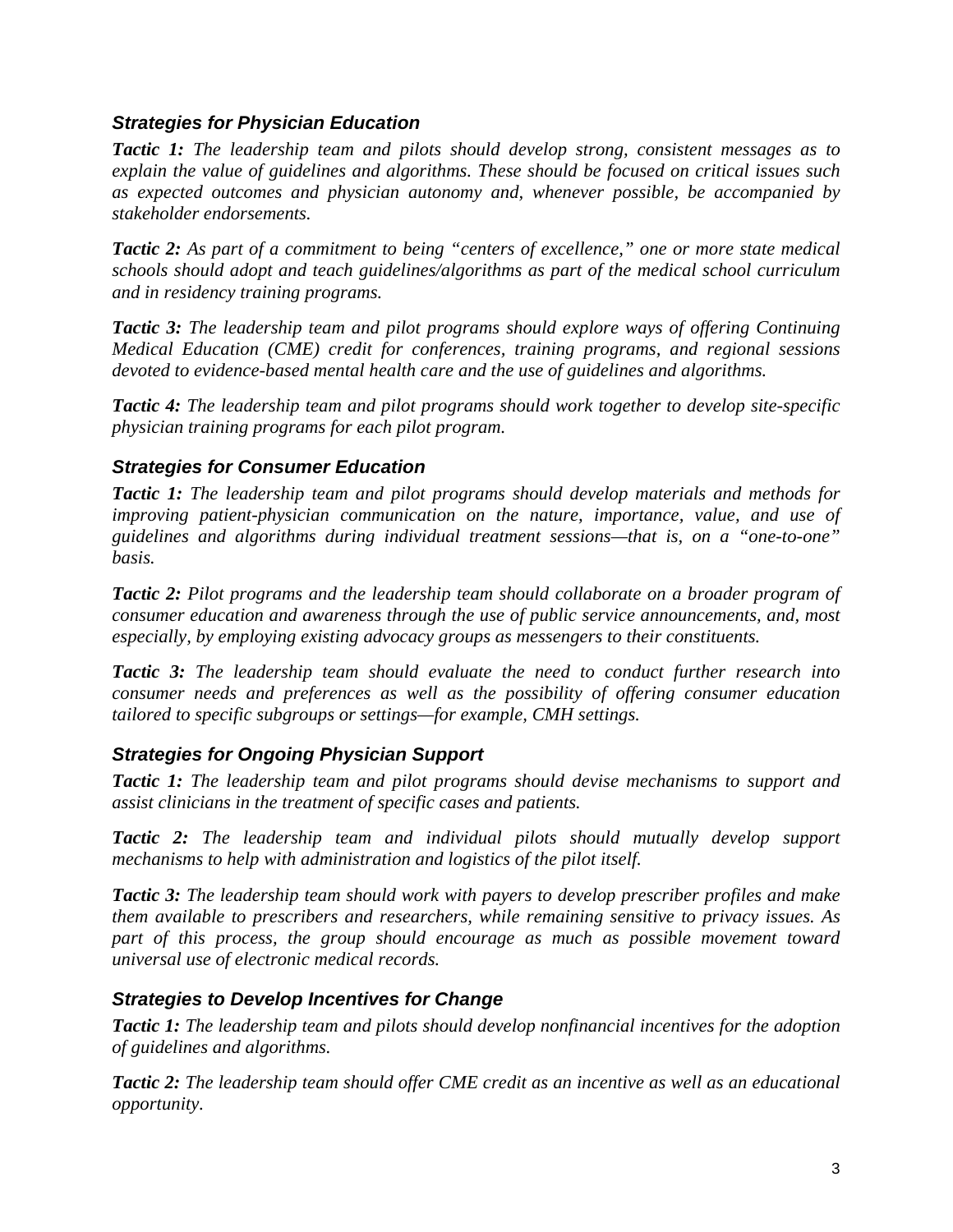<span id="page-7-0"></span>*Tactic 3: The leadership team should approach payers to secure their buy-in for: (1) paying or creating rewards for guideline/algorithm adherence and (2) increasing reimbursement to improve the quality of care and reporting.* 

*Tactic 4: The leadership team should work with the Michigan Department of Community Health to ensure that contracts with providers reflect EBP principles.* 

#### *Strategies for Evaluation and Measurement*

*Tactic 1: The leadership team, working with representatives from the pilot programs, should develop multidimensional evaluation and measurement techniques that assess adherence to and variation from guidelines, effectiveness of guidelines, consumer and physician satisfaction, cost, and variations among prescribers.* 

*Tactic 2: The leadership team and the local pilot programs should work together to establish registries of persons with the conditions of interest (depression, bipolar disorder, and schizophrenia), while remaining sensitive to privacy issues.* 

#### *Strategies for Stakeholder Buy-in*

*Tactic 1: The leadership team should assist pilot programs in developing EBP buy-in at each site through informational outreach efforts.* 

*Tactic 2: The leadership team should identify a suitable contractor to coordinate marketing efforts to consumer advocacy groups and other groups with an interest in mental health care.* 

*Tactic 3: The leadership team should encourage current steering committee members to serve as active ambassadors for EBP, the use of guidelines and algorithms in mental health care, and the pilot program process.* 

*Tactic 4: The leadership team should serve as a liaison to private foundation and corporate funders, within Michigan and nationally, and develop strategies for engaging their support for the project.* 

## **INTRODUCTION**

This action plan, or "blueprint," is the first phase of a multiyear effort to improve the quality of mental health care in Michigan by encouraging the fuller incorporation of best-practice or evidence-based principles into the delivery of health care. The plan's focus is the use of medication guidelines or algorithms in the treatment of three conditions: major depression, bipolar disorder, and schizophrenia. Project funding was provided by the Ethel and James Flinn Foundation of Detroit, which contracted the services of Public Sector Consultants Inc. of Lansing to manage the project. Founded in 1976, the Flinn Foundation supports research into the treatment of mental illness.

The plan is the work of the distinguished panel of 25 experts who served as the project steering committee. This group of practitioners, payers, consumer advocates, state and community mental-health officials, and academic researchers met over a period of 18 months to:

Select from a number of available options the guidelines/algorithms best suited for use in Michigan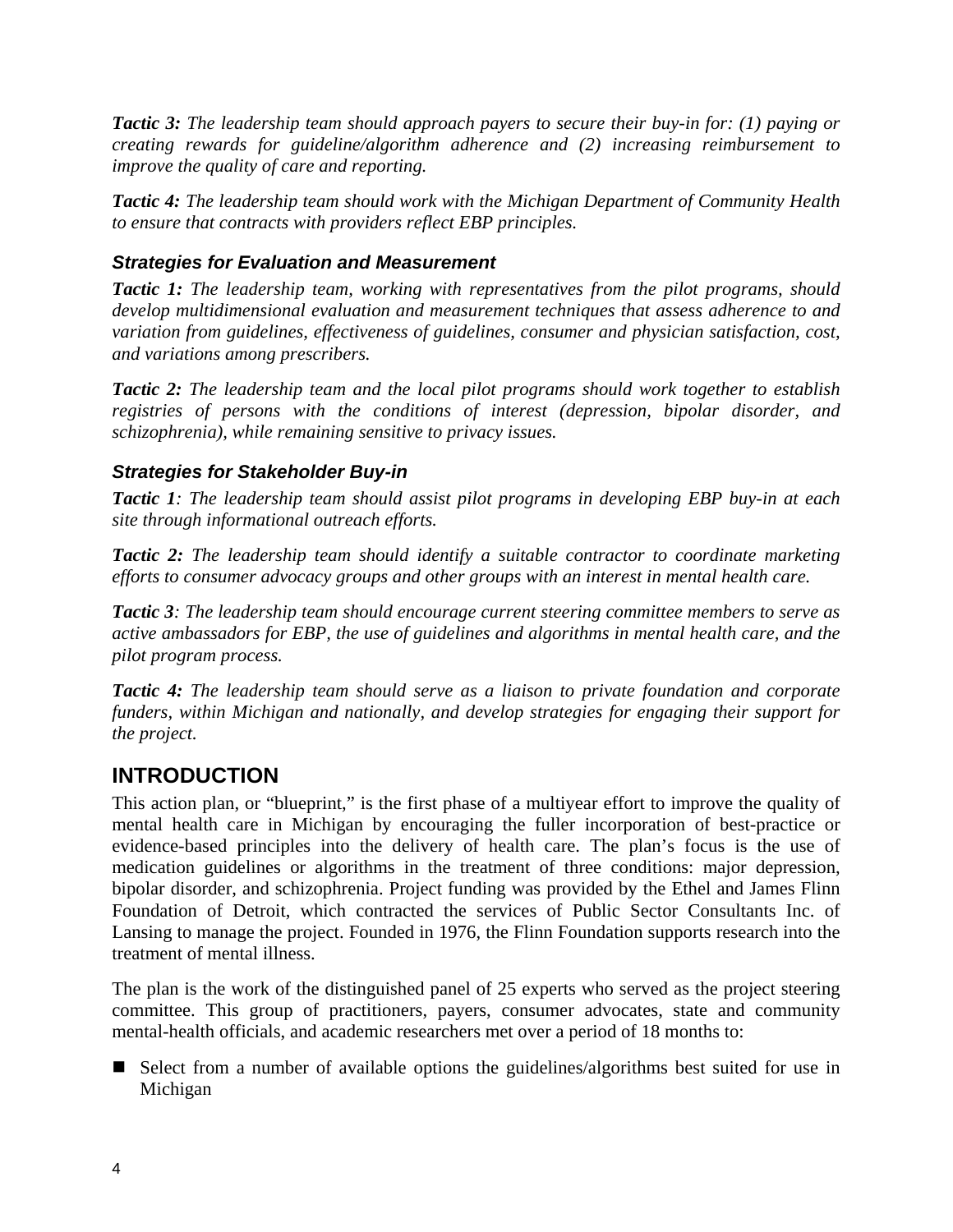- $\blacksquare$  Identify barriers to their adoption in the field
- Create a research-based action plan aimed at more fully integrating the use of medication guidelines and algorithms into mental health care, thereby bridging the gap between what we know through research and the care clinicians offer in practice

The steering committee operated on a consensus basis and the resulting action plan is, therefore, the product of its strongest areas of agreement. A full record of the committee's activities including agendas, PowerPoint presentations, and summaries is available in Appendices B–H. Steering committee members are listed in the table below.

| <b>Steering Committee Members</b>                                                                                                  |                                                                                                                                   |  |  |
|------------------------------------------------------------------------------------------------------------------------------------|-----------------------------------------------------------------------------------------------------------------------------------|--|--|
| <b>Patrick Barrie, Deputy Director</b>                                                                                             | Jed Magen, DO, MS, Acting Chair                                                                                                   |  |  |
| Health Programs Administration                                                                                                     | Department of Psychiatry                                                                                                          |  |  |
| Michigan Department of Community Health                                                                                            | Michigan State University                                                                                                         |  |  |
| John Baugh, MD, Medical Director<br>St. Clair County Community Mental Health                                                       | Michael Massanari, MD, MS, Director<br>Center for Health Care Effectiveness Research<br>Wayne State University School of Medicine |  |  |
| Richard C. Berchou, PharmD                                                                                                         | Karen K. Milner, MD, Director                                                                                                     |  |  |
| <b>Assistant Professor</b>                                                                                                         | <b>Psychiatric Emergency Services</b>                                                                                             |  |  |
| Wayne State University Psychiatric Center                                                                                          | University of Michigan                                                                                                            |  |  |
| Hubert A. Carbone, MD                                                                                                              | Barry Mintzes, PhD                                                                                                                |  |  |
| Director of Psychiatric/Medical Services,                                                                                          | Psychologist                                                                                                                      |  |  |
| Michigan Department of Community Health                                                                                            | Lansing Psychological Associates PC                                                                                               |  |  |
| Tom Carli, MD, Medical Director<br>Medical Management Center/Disease Management<br>Programs<br>University of Michigan Health Plans | Michele Reid, MD, Medical Director<br>Detroit-Wayne County Community Mental Health                                                |  |  |
| Wayne Creelman, MD, Medical Director                                                                                               | Mark Reinstein, PhD, President and CEO                                                                                            |  |  |
| <b>Pine Rest Christian Mental Health Services</b>                                                                                  | Mental Health Association in Michigan                                                                                             |  |  |
| Calmeze H. Dudley, MD, Medical Director<br><b>Mental Health Services</b><br>Blue Cross Blue Shield of Michigan                     | Robert Sheehan, MSW, MBA, Executive Director<br>Clinton-Eaton-Ingham Community Mental Health                                      |  |  |
| Michael F. Engel, DO, President<br>Michigan Psychiatric Society                                                                    | Manuel Tancer, MD, Interim Chair<br>Department of Psychiatry and Behavioral Neurosciences<br><b>Wayne State University</b>        |  |  |
| Michael Fauman, MD, PhD, Medical Director<br>Magellan Behavioral of Michigan Inc.                                                  | Philip E. Veenhuis, MD, MPH (retired)                                                                                             |  |  |
| Jonathan G. A. Henry, MD, Medical Director                                                                                         | Daniel J. Wilhelm, MD, Pediatrician                                                                                               |  |  |
| CEI Community Mental Health Board                                                                                                  | Children's Healthcare (Port Huron)                                                                                                |  |  |
| Hubert Huebl, MD, President                                                                                                        | Kathleen Williams, President                                                                                                      |  |  |
| National Alliance for the Mentally III                                                                                             | American Psychiatric Nurses Association                                                                                           |  |  |
| (Michigan Chapter)                                                                                                                 | (Michigan Chapter)                                                                                                                |  |  |
| Robb Imonen, DO, Psychiatrist<br>Marquette General Health System                                                                   | Michael L. Zarr, MD, MBA,<br>Vice President, Medical Director<br>ValueOptions, Detroit Service Center                             |  |  |
| Kevin B. Kerber, MD, Director                                                                                                      | Thomas C. Zelnik, MD, Chairman                                                                                                    |  |  |
| <b>Adult Ambulatory Services</b>                                                                                                   | Department of Psychiatry                                                                                                          |  |  |
| University of Michigan                                                                                                             | St. Joseph Mercy Health System                                                                                                    |  |  |

While the specific focus here is psychopharmacological treatment of mental illness, it is understood that no adequate treatment plan can be developed in the absence of accurate diagnosis and assessment and a comprehensive array of effective rehabilitation services. Further, the project steering committee recognizes that the document cannot be read in isolation but comes, in fact, at a time when there are other important and far-ranging discussions taking place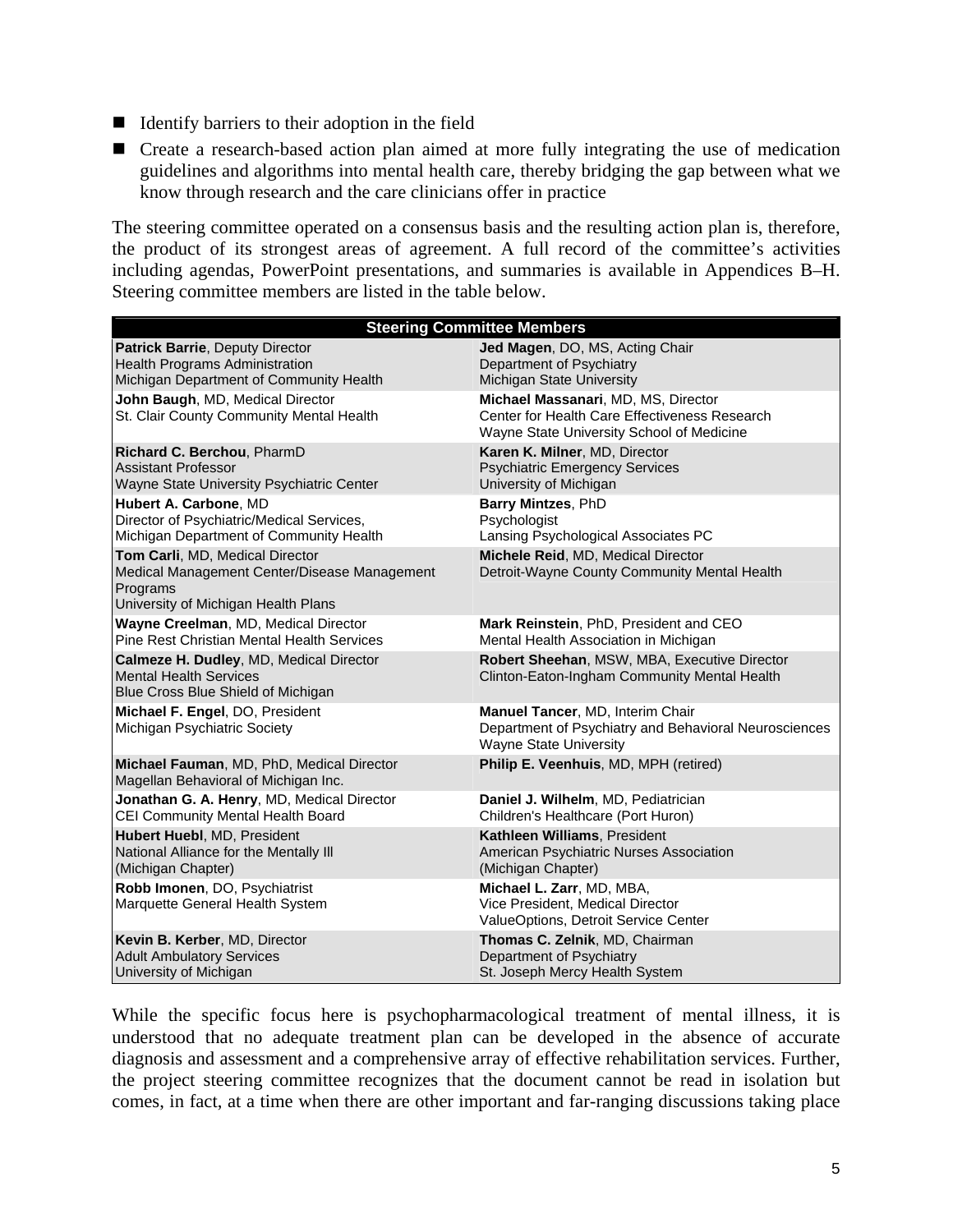<span id="page-9-0"></span>about the future of mental health care in Michigan. In particular, the report of the Governor's Mental Health Commission will also be made public in the fall of 2004. The steering committee's hope is that this document, like the report of the Mental Health Commission, will contribute to a rich and important dialogue about how best to offer care in the first decades of the new century.

## **"BEST" AND "EVIDENCE-BASED" PRACTICES**

No doubt many Americans were surprised earlier this year when a major study by the RAND Corporation demonstrated that patients get substandard health care about half the time, even if they live near a major teaching hospital.<sup>[1](#page-9-1)</sup> For medical researchers, however, the study merely confirms evidence that has been accumulating for some time. The care patients receive in practice is often not as good as it could be. This is the case for mental health care as well as general medical care.

Evidence-based practice has been defined as "the conscientious, explicit, and judicious use of currentbest evidence in making decisions about the care of individual patients."<sup>2</sup> It is not a substitute for clinical judgment or what is commonly called "the art of medicine." Indeed, both clinical expertise and patient values will always play an important role in determining a course of treatment.

In the sense in which it is used here, the phrase "evidence based" is consistent with the concept of "best practices." The acronym "EBP," which is used throughout, is employed broadly to refer to both concepts. Practices that are evidence based reflect the current state of knowledge. They are not gospel but, rather, a useful first step in treating an individual patient at a specific point in time. The federal Agency for Healthcare Research and Quality (AHRQ) classifies "evidence" according to strength or certainty. From highest degree of evidence to lowest, here are the classifications:

- $\blacksquare$  Meta-analysis of multiple well-designed controlled studies
- Well-designed randomized controlled trials
- Well-designed nonrandomized controlled trials
- Observational studies with controls (retrospective studies, interrupted time-series studies, case-control studies, cohort studies with controls)
- Observational studies without controls (cohort studies without controls and case series)

Best practices may result from any of these five categories of evidence.

American health care certainly ranks among the best in the world, and many citizens naturally assume that the care they receive is firmly grounded in science. Yet, a substantial body of recent

<span id="page-9-1"></span> $\frac{1}{1}$ <sup>1</sup> As reported by Lawrence K. Altman, "Study Finds Widespread Problem of Inadequate Health Care," *New York Times* (May 5, 2004). RAND's "First National Report Card on Quality of Health Care in America" included interviews with 13,000 individual adults in 12 metropolitan areas, including Lansing. Depression was one of the conditions in the project's quality assessment tool. For more information consult "RAND Health" on the website: *www.rand.org*. 2

<span id="page-9-2"></span>D. L. Sackett, S. E. Strauss, W. S. Richardson, et al., *Evidence-Based Medicine: How to Practice and Teach EBM*, 2d ed. (New York: Churchill Livingstone, 2000). As quoted in Gregory E. Gray, *Concise Guide to Evidence-Based Psychiatry* (Washington, D.C.: American Psychiatric Publishing, 2004), 3.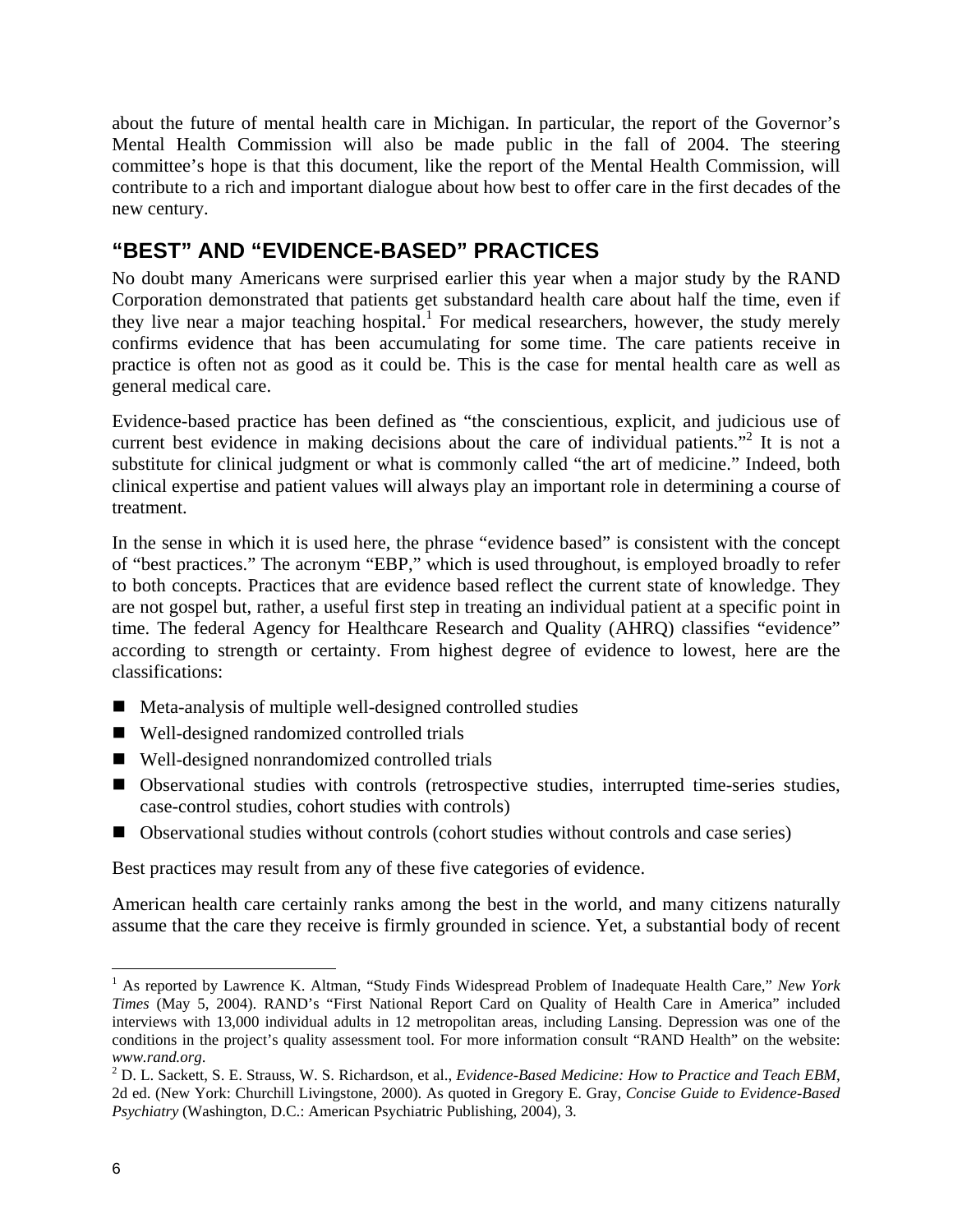research demonstrates that this is frequently not the case. As the Institute of Medicine recently notes:

Quality problems are everywhere, affecting many patients. Between the health care we have and the care we could have lies not just a gap, but a chasm.<sup>[3](#page-10-0)</sup>

The same Institute of Medicine report cited evidence that the lag between the discovery of new treatments and their routine incorporation into patient care was unacceptably long—15 to 20 years in some cases.

What is true in health care generally is also true in mental health care and psychiatry. For instance, a 1999 Surgeon General's report—the first ever on mental health—notes an imperative need to develop "innovative strategies" to bridge the gap "between what is known from research and what is practiced."[4](#page-10-1) More recently still, the President's New Freedom Commission on Mental Health noted that the mental health care system "needs dramatic reform because it is incapable of efficiently delivering and financing effective treatments, such as medications, psychotherapies, and other services, that have taken decades to develop." In view of this, it is not surprising that the implementation of evidence-based practice in mental health care is a high priority in most states.<sup>5</sup>

One of the clearest signals that mental health and other kinds of medical care are not optimal is the documented wide variation that occurs in treatment. If practice were firmly evidence-based, one would expect far less variation than has been observed. The variation in care that has been observed in medical care nationally has also been observed in Michigan. For example, Blue Cross/Blue Shield of Michigan's *Dartmouth Atlas of Health Care in Michigan* shows considerable small area variation in the frequency with which SSRI medications are prescribed.

Practices that are not based upon science, or at least expert consensus, are often based instead upon tradition, convenience, clinician preferences, and even payer policies. This has costs. Patients may receive inappropriate, unnecessarily costly, or even harmful care. Even when no overt harm is done, an opportunity is lost to provide patients with the care they need and expect on a timely basis.

Two general types of information problems contribute to patients receiving less than optimal care:

- $\blacksquare$  The simple inability of individual practitioners to stay abreast of new developments
- The over-reliance of practitioners upon unreliable sources of information

The best practice- and evidence-based tools we advocate here—guidelines and algorithms overcome both of these problems by reliably summarizing treatment options in a way that reflects the state of scientific research or the expert opinion of practitioners in the field. Yet, the steering committee is also acutely aware that the dissemination of practice guidelines alone will

<span id="page-10-0"></span>3 <sup>3</sup> Institute of Medicine, *Crossing the Quality Chasm: A New Health System for the*  $21^{st}$  *Century* (Washington, D.C.: National Academy Press, 2001), 1.

<span id="page-10-1"></span>United States Department of Health and Human Services, *Mental Health: A Report of the U.S. Surgeon General* – Executive Summary (Washington, D.C.: HHS, 1999), 20–21.

<span id="page-10-2"></span><sup>&</sup>lt;sup>5</sup> Presentation to the Steering Committee by Vijay Ganju, Center for Mental Health Quality and Accountability, National Association of State Mental Health Program Directors (NASMHPD), June 4, 2003.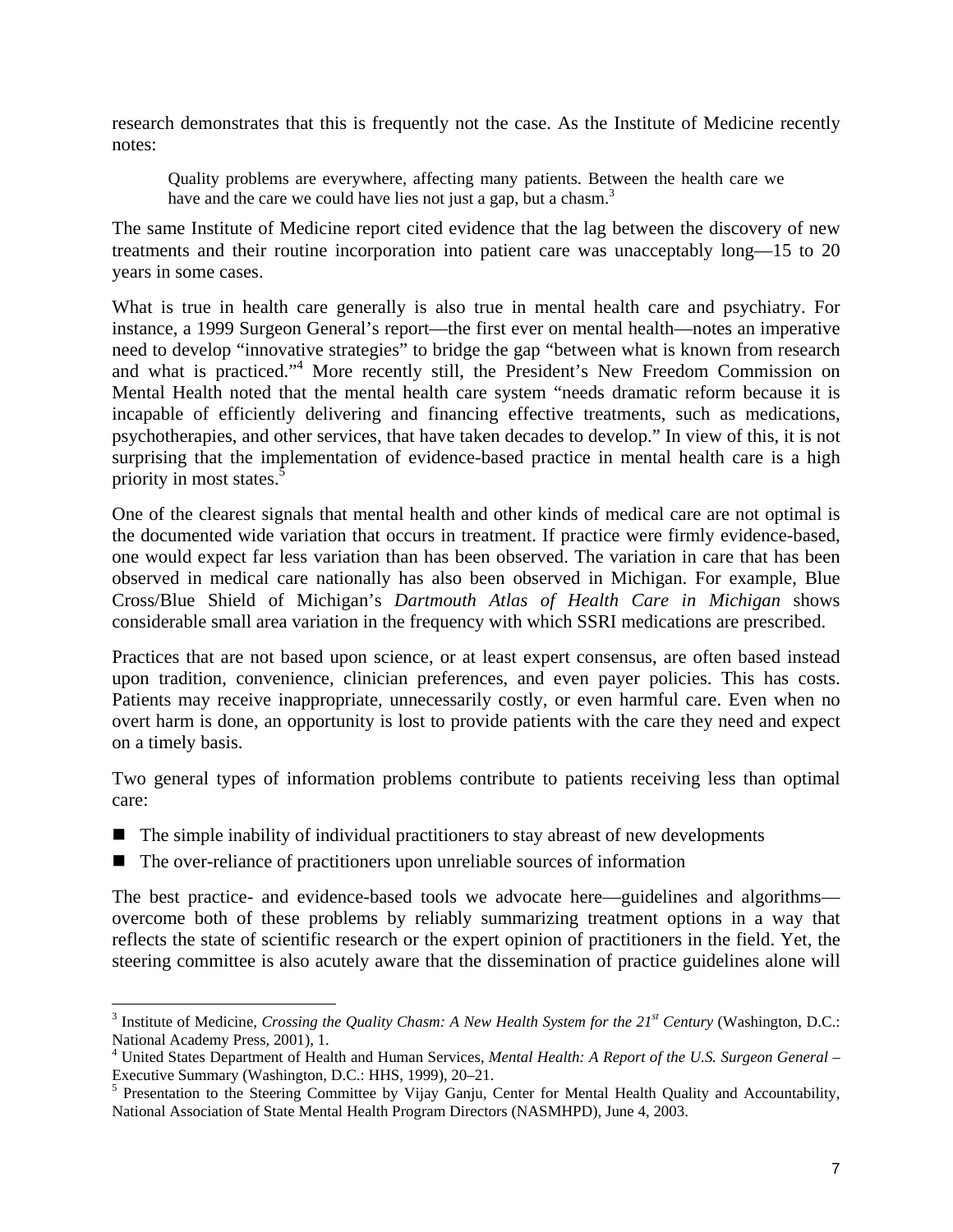<span id="page-11-0"></span>have limited beneficial effect upon clinical practice. As the document suggests, best- and evidence-based care practices will only bring about productive change if they are part of a broader program of clinical support, education, and research.

## **GUIDELINES/ALGORITHM SELECTION**

The question of what guidelines and/or algorithms should be recommended for use in Michigan was addressed by means of separate working groups devoted to the three conditions (major depression, bipolar disorder, and schizophrenia). The groups approached the question independently of one another and examined a number of guidelines and algorithms including the American Psychiatric Association guidelines, the Harvard algorithms, and the Texas Implementation of Medication Algorithms (TIMA), to name some of the better known examples. Each group decided that the TIMA guidelines, with appropriate modifications, would be the most useful in Michigan. Their reasons can be summarized as follows:

- The TIMA algorithms are well grounded in science and comport well with the best available evidence.
- The TIMA algorithms are not stand-alone documents, but are, rather, part of a larger program of care that includes evaluation and measurement and the education and support of patients and families.
- The TIMA algorithms have been field-tested and evaluated in Texas with largely encouraging results.
- The TIMA algorithms are regularly updated, something that would make the necessary updating process in Michigan far easier to accomplish.

The latest version of the algorithms recommended for Michigan, called the Michigan Implementation of Medication Algorithm (MIMA), is available in Appendices I–K.<sup>[6](#page-11-1)</sup>

## **COMMITTEE-SPONSORED RESEARCH**

Having identified algorithms that could be used in Michigan, the steering committee then identified both barriers to and promoters of their adoption. It did this in two ways: (1) a steering committee member, Dr. Michael Massanari, Director of the Center for Healthcare Effectiveness Research at Wayne State University, provided an overview on the conclusions of research into how change in practice occurs among physicians; and (2) the committee oversaw and guided a survey of prescribers in Michigan designed to produce information on their knowledge of and attitudes toward best and evidence-based practice in mental health care.

#### *Literature Review: Implementation Barriers and Promoters*

The literature reviewed by Dr. Massanari supports the following conclusions:

 Guidelines should be implemented under carefully designed protocols and linked to a concurrent evaluation process designed to measure adherence to guidelines and the impact on outcomes of care. Evaluation should include feedback from users regarding the format and usefulness of Michigan treatment guidelines.

<span id="page-11-1"></span> $6$  The original TIMA algorithms upon which it is based are available at: *[www.mhmr.tx.us/centraloffice/](http://www.mhmr.tx.us/centraloffice/) medicaldirector/TIMA*.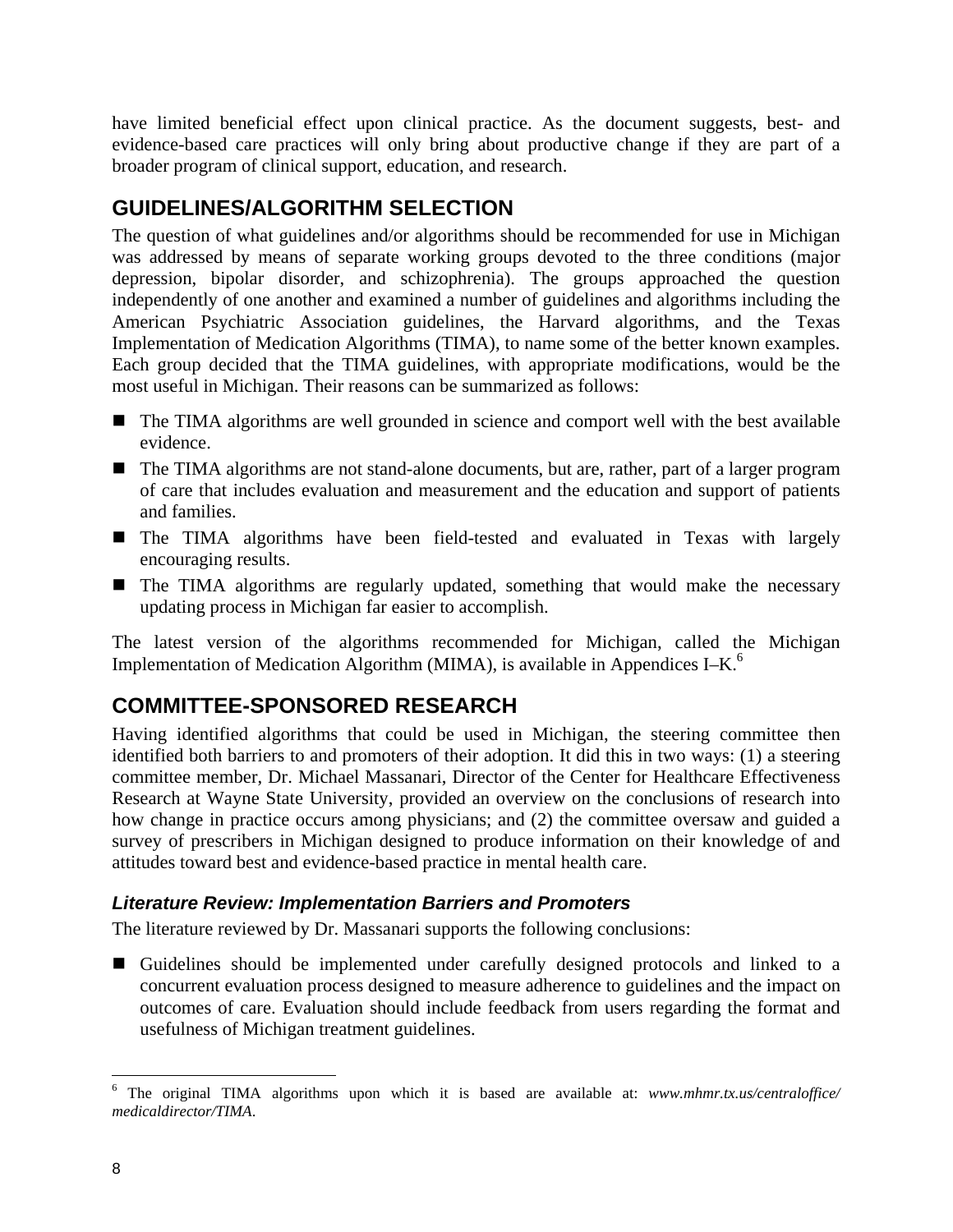- <span id="page-12-0"></span>Design of implementation protocols should be based on a detailed clinical process analysis that includes input from process engineers and practitioners with the objective of developing a "user-friendly tool kit" that will facilitate implementation.
- Implementation protocols should be multifaceted and include:
	- Education of providers and consumers
	- Making available a tool kit to support providers
	- Administrative support for implementation
	- Feedback of results of evaluation to providers
	- Access to technical support for implementation
- Additional factors to consider in promoting adoption and implementation of guidelines:
	- Mechanisms for dialogue between physician champions and practitioners who are reluctant adopters
	- Information technologies to facilitate adoption and implementation
	- External incentives to promote adoption and implementation through contracts and public rewards
	- Incorporation of case-managers into the care process

#### *Survey of Prescribers*

Staff worked with committee members and with representatives of the prescribing community to create and field a survey instrument.<sup>[7](#page-12-1)</sup> Some of the key findings include:

- **Prescribers place a great deal of emphasis upon requiring proof that evidence-based practices** actually improve patient outcomes.
- Respondents are influenced most by expert opinion, scientific evidence, and the views of colleagues.
- Peer-reviewed journals, workshops, and information provided by professional organizations are the most useful avenues of communication.
- Any plan to attack the systemic barriers to EBP needs to accommodate the differing experiences and needs of primary care physicians and psychiatrists.
- Guidelines or algorithms will be useful to the degree that they are evidence based and easy to use.

Because of concerns about the low rate of response, the quality of the contact lists, and a lack of randomness in response, the steering committee views the survey results with caution, while noting that they have a certain face validity because they comport well with the conclusions of research offered by Dr. Massanari. Further information on the survey instrument, protocols, and frequencies is available in Appendix L.

<span id="page-12-1"></span><sup>&</sup>lt;sup>7</sup> The researchers worked with groups like the Michigan State Medical Society to develop a master list of some 6,000 possible respondents to whom the survey instrument was distributed. Approximately 530 prescribers (9 percent) responded.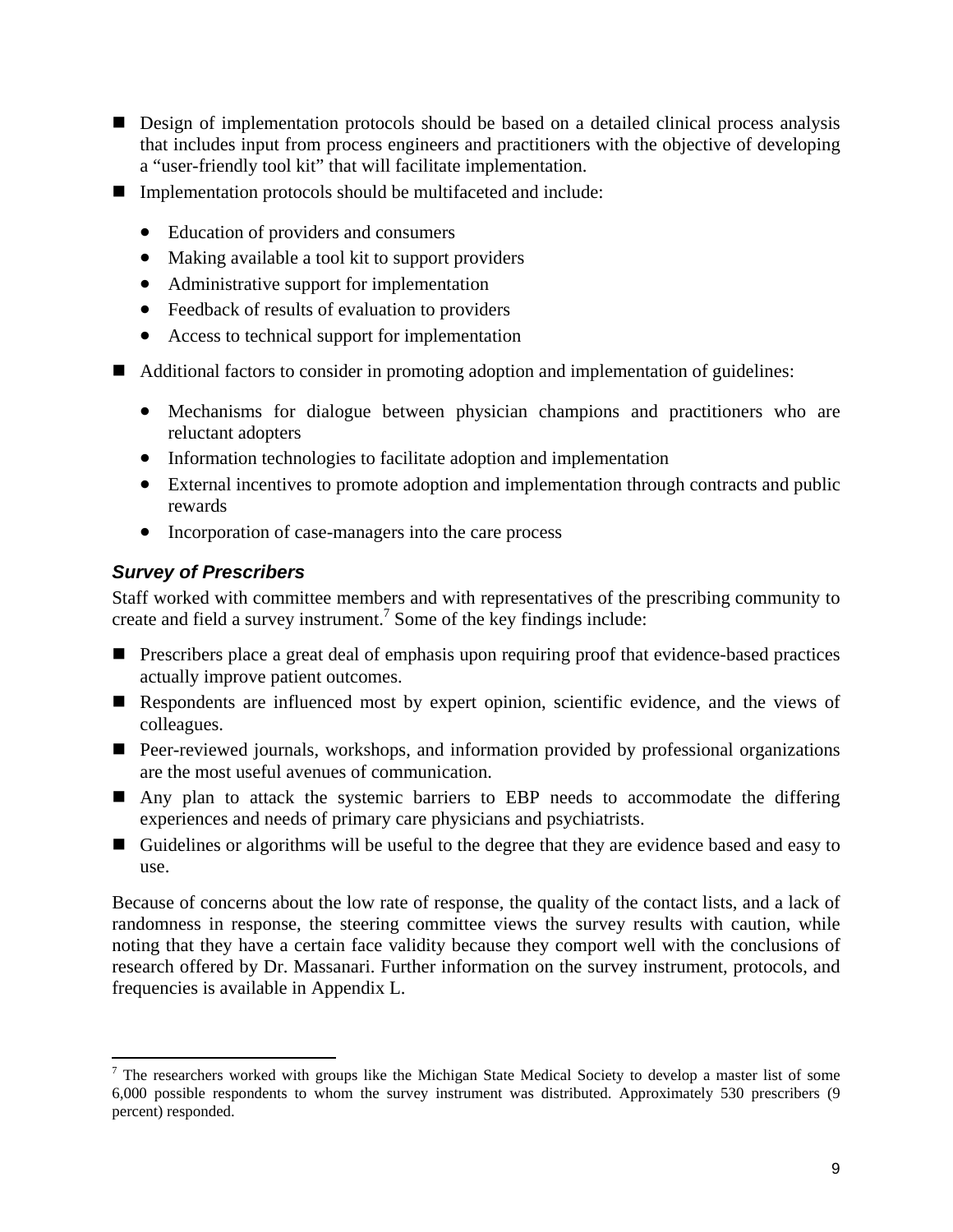## <span id="page-13-0"></span>**STRATEGIES**

The survey and the literature review produced consistent and compatible results, allowing the steering committee to formulate a series of linked strategies for encouraging the greater use of medication guidelines and algorithms.

- **Strategies for packaging and presenting guidelines and algorithms.** The guidelines/ algorithms must be fully customized for use in Michigan and disseminated in a way that is useable and attractive.
- **Strategies for physician and consumer education.** Physicians, patients, and families have to fully understand the guidelines/algorithms, how to use them properly, what their limitations are, and how they relate to other therapies.
- **Strategies for ongoing physician support.** There must be a structured mechanism for providing physicians with information, updates, and logistical support as well as immediate (i.e., "bedside") assistance with difficult or complex cases.
- **Strategies to create incentives for guideline adoption.** Research suggests that certain direct financial, indirect financial, and nonfinancial incentives will hasten and promote guideline/algorithm adoption.
- **Strategies for the evaluation and measurement of guideline/algorithm use.** To provide information to physicians and other stakeholders, a multifaceted evaluation approach will be required that is firmly grounded in practice and focused upon both outcome and process measurements.
- **Strategies for stakeholder buy-in.** For the EBP project to succeed there must be buy-in from stakeholders—practitioners, patients, advocacy groups, payers, and academic researchers on both the broad state and local level.

The steering committee also discussed the specific tactics that would be appropriate to each strategy area. If the strategies describe the "*what"* of an EBP action plan, the tactics provide the "*how*." A discussion of the strategies and tactics, endorsed by the steering committee makes up the bulk of this report.

## **PRINCIPLES**

The survey and literature review also revealed the importance of a number of cross-cutting principles that should guide and inform the strategies and tactics:

- Guidelines/algorithms must be easy to use and valuable.
- Guidelines/algorithms by themselves are not enough; they must be part of a broader education and disease management approach.
- Differences in knowledge and needs among psychiatrists, primary care physicians (PCPs), and consumers must be part of the action plan.
- The action plan should be rolled out over time, with pilot programs to enlist opinion leaders and early adopters.

The final point warrants special attention because it identifies the framework within which the action plan can be operationalized in Michigan.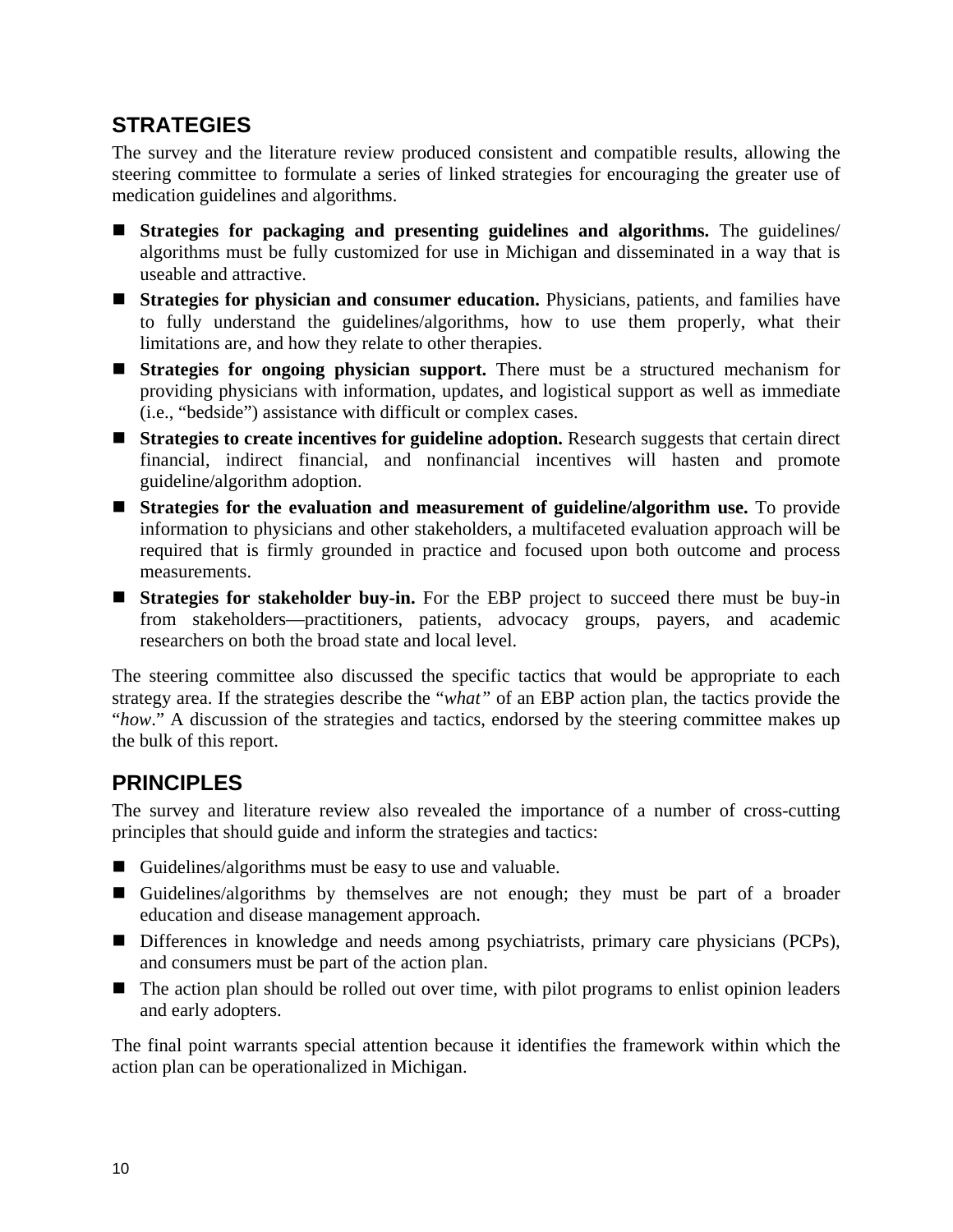## <span id="page-14-0"></span>**GENERAL RECOMMENDATIONS**

Two general recommendations suggest a framework within which this EBP project can proceed in Michigan. They reflect the committee's belief that EBP principles are best advanced by means of local pilot programs undertaken in coordination with an ad hoc state-level leadership team. Information gleaned from these efforts should be used to improve the pilots and disseminated more broadly to the practitioner community at large.

#### *Recommendation: Pilot Programs*

*The steering committee and its leadership successor team should implement the EBP action plan by supporting and sponsoring three to six pilot programs at locations around Michigan over the next three years. The pilot programs, which would be designed to implement and test the efficacy of the EBP guidelines and algorithms, would be based upon the strategies and tactics described below. To the degree possible, all three conditions (major depression, bipolar disorder, and schizophrenia) would be included in each pilot, which would also cover public and private systems of care and accommodate the differing needs of primary care physicians and psychiatrists. The committee notes that state hospitals, university consortia, and private mental health practices that are university affiliated would be logical pilot program candidates.* 

#### *Rationale and Description*

Any attempt to impose EBP on the entire system of mental health care in Michigan would be unrealistic and ultimately doomed to failure for a number of reasons:

- The value of guidelines and algorithms is not universally understood among prescribers and those who are aware of them do not necessarily use or agree with them.
- The contextual issues—defined as the managerial and financial constraints under which care is offered—at best do not offer incentives for better care and at worst discourage it.
- By their nature, individual practitioners will not accept change at the same rate; some will be much more likely to adopt guidelines and algorithms than others, at least in the short term.

The effort to encourage the greater use of evidenced based medicine is essentially an attempt to diffuse a complex innovation (EBP) through a complex social system (the health care system). Common sense and diffusion theory suggest that such a complex innovation is unlikely to be rapidly adopted by a majority of practitioners.<sup>[8](#page-14-1)</sup> Far more likely is the possibility that pioneering practitioners—innovators and early adopters—can be persuaded to change. Only if the innovation is successful—if, that is, it produces measurable, positive results—will it be widely adopted.

The best way to accommodate this dynamic of change is to encourage and support the use of guidelines/algorithms among the innovative and early adopting "champions" who are most likely to use them. If success can be demonstrated at that level, the likelihood of still broader adoption will increase dramatically. Well-designed pilot programs that incorporate the strategies enumerated above—that is, which are intelligently packaged and marketed and contain educational materials, physician support, incentives, and evaluation—are the best way to do this. In this manner the "EBP" innovations can be diffused appropriately from a group of innovators

<span id="page-14-1"></span> $\frac{1}{8}$ <sup>8</sup>For an excellent discussion of the application of diffusion theory to health care change see D. M. Berwick, "Disseminating Innovations in Health Care," *JAMA* 289 (April 16, 2003): 1969–75.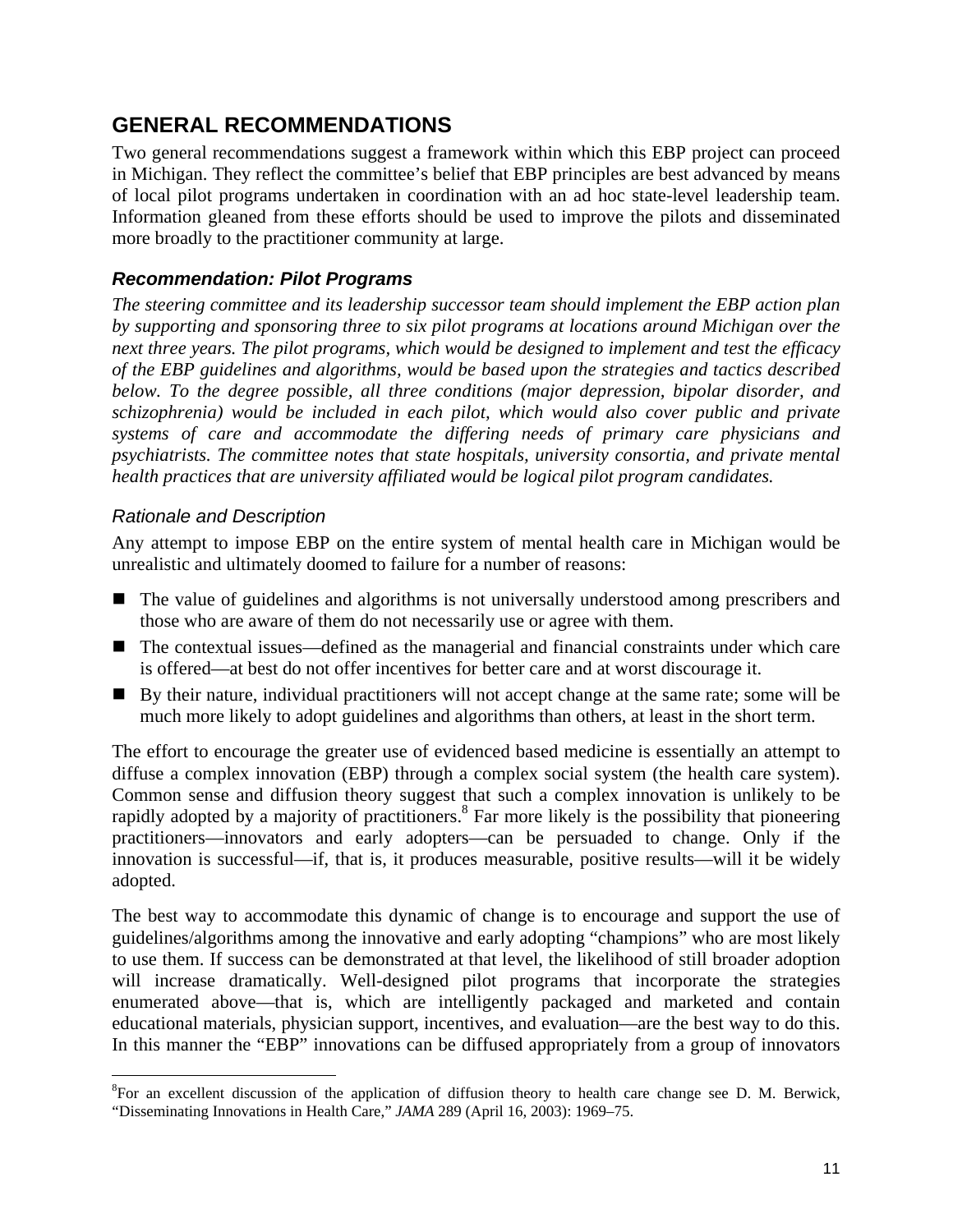<span id="page-15-0"></span>and early adopters to early and late majorities in the field. To facilitate the exchange of information, each pilot program should have a designated contact person.

The effort cannot be coercive, but must be built upon willing participation at the local level. Furthermore, while some level of consistency across pilot programs is imperative, they need not be identical copies of one another. Each pilot program will use the MIMA algorithms and adopt the general strategies described below. On the local, tactical level, however, there can be room for flexibility and innovation at the discretion of local leaders. For that reason it is important that the local users of MIMA and the EBP approach be regularly consulted and stay involved in the unfolding process, possibly by means of an advisory "users group."

#### *Recommendation: Leadership Team*

*To maintain the continuity and momentum of this effort and facilitate the establishment and ongoing operations of pilot programs there should be established in Michigan a leadership team with the following components:* 

- *1. A "committee of the whole" composed of current steering committee members that will meet once or twice annually to review progress in the implementation of the report, suggest mid-course corrections, and serve as "ambassadors" for the project within Michigan.*
- *2. An "executive committee," composed of volunteers from the steering committee and including both public- and private-sector participation that will provide oversight and assistance in a number of areas, especially in the critical area of funding. This group would meet more regularly, perhaps every other month.*
- *3. A "project coordination group" charged with staffing the project and doing the day-today work of implementation—including meeting with potential funders, developing requests for proposals (RFPs), evaluating proposals for local pilot programs, and coordinating the activities of the pilot programs that are established.*

#### *Rationale and Description*

Pilot programs cannot be undertaken without significant financial resources, nor should they be undertaken absent coordination at the state level. Both considerations argue strongly for the establishment of an ongoing "leadership" structure utilizing the expertise and skills of current steering committee members. The role of the executive committee and project coordination group would be particularly key here in the coordination of fundraising and the development of pilot programs by selecting pilot programs, developing requests for proposals (RFPs), evaluating proposals, and completing certain tasks best done at the state level (for example, the modification and updating of the MIMA algorithms).

The relationship between the newly established leadership team and the local pilot programs should be flexible, innovative, and nonbureaucratic. Lessons learned on the local level would be used for local improvements but also disseminated to the other pilots via the state-level leadership team. Individual pilot programs might well serve as contractors to produce information and tools for use by all the pilots. In other words, the pilot programs will carry out most of the work of the project (collecting and analyzing data, identifying best practices, advising the leadership team, and others).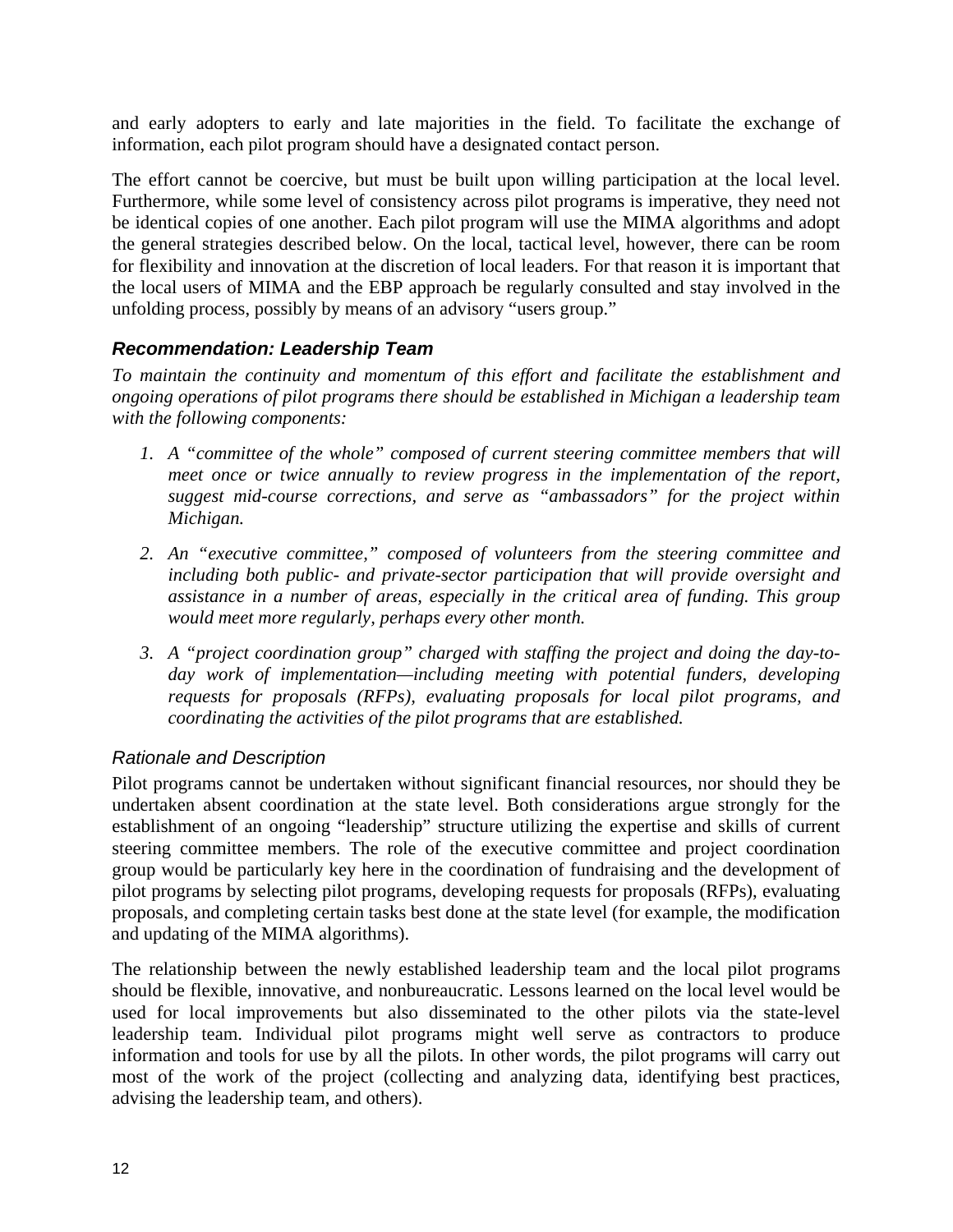<span id="page-16-0"></span>The most logical step would be for leadership positions to be filled from the ranks of the current members of the steering committee, whose duties, in addition to those outlined below, would be to serve as in-house advocates for the action plan at the September conference. Above all else it is understood that the action plan is a dynamic, not static, document; the plan will necessarily change as new evidence becomes available.

The leadership team would have the following responsibilities:

- Overseeing the preparation, printing, dissemination, and, ultimately, the updating of guidelines and algorithms
- **Preparing RFPs and evaluating subsequent proposals**
- Overseeing the implementation of the pilot programs and deciding what program features must be standard from pilot to pilot
- Providing expert assistance for data collection and evaluation design
- If Identifying and hiring contractors who provide ongoing physician support
- $\blacksquare$  Identifying, approaching, and advising potential funders
- Serving as the visible, public presence of the EBP project

All these responsibilities would be discharged with the intention of improving the chances of success for the local pilot programs. The utilization of strong and knowledgeable project coordination will be essential to the success of all implementations efforts.

## **RECOMMENDATIONS: STRATEGIES AND TACTICS**

The following recommendations are organized according to the strategies identified above and their attendant tactics. That is, there are strategies for:

- $\blacksquare$  Packaging and presenting the guidelines/algorithms themselves
- **Providing physician and consumer education**
- **Providing ongoing physician support**
- Creating incentives for changes in medical practice
- Evaluating and measuring success in implementing guidelines algorithms and the effects of doing so
- Achieving further buy-in on the part of key stakeholders

Taken together, these offer a blueprint for the types of activities that will be undertaken by the local pilots and the state leadership team. The strategies are listed separately here for the purposes of discussion and completeness. In reality, the leadership and pilot groups could very well combine them—for example, by using Web technology to respond to inquiries by both physicians and consumers. Evaluation and measurement within each pilot program will serve a dual function: (1) allow each pilot to make ongoing, mid-course corrections and (2) provide information to other pilots and to the field.

## *Strategies for the Packaging and Distribution of Guidelines and Algorithms*

To be maximally effective, guidelines and algorithms must be adapted for practice in Michigan, easy to understand and/or use for all stakeholders, and distributed through different media and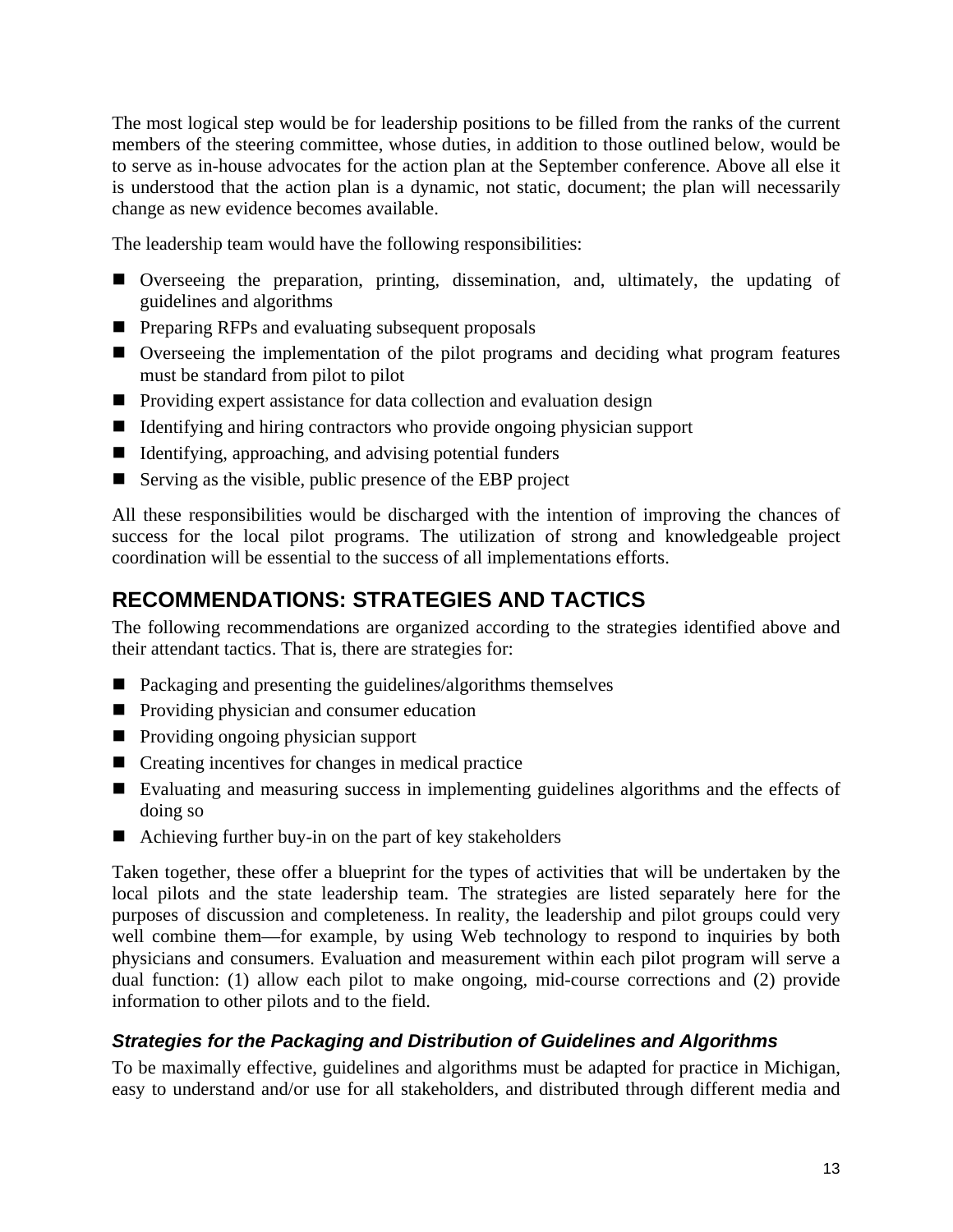channels, and must come from an objective and authoritative source. This implies both that the guidelines must be customized for use in Michigan and that they be formatted for different practice settings, audiences, and uses.

*Tactic 1: The leadership team should oversee the reformatting and disseminating to the pilot programs of Michigan-specific guidelines and algorithms based upon the Texas (i.e., TIMA) model.* 

#### **Rationale and Description**

The Texas algorithms that the steering committee identified as most appropriate and useful for use in Michigan need to be further customized for use here. References to Texas-specific materials, procedures, and organizations have been removed and replaced with Michiganspecific references. Furthermore, a strong emphasis on diagnoses must be a part of the guideline package since a correct initial diagnosis is indispensable to proper treatment.

#### **Roles and Responsibilities**

- The state leadership team will oversee the reformatting process by identifying potential contractors, evaluating proposals, and disseminating the resulting product to pilot projects.
- The pilot programs will use common guidelines and algorithms.

*Tactic 2: The reformatted guidelines/algorithms must be available in both short and long versions and disseminated to accommodate differing needs and uses.* 

#### **Rationale and Description**

The same basic material can be formatted to meet the needs of two very different audiences. Primary care physicians (PCPs) may well need short, easy-to-use algorithms and guidelines, especially for initiating proper treatment of depression. Other physicians, including those in public settings and specialty care, may well need more in-depth material for complex or difficult-to-treat cases. Wall charts, flyers, CDs, personal digital assistants (PDAs), laminated cards, and Web technology are all communication channels that might be used to convey information on symptoms and treatment options.

#### **Roles and Responsibilities**

- The leadership team will identify qualified contractors and otherwise oversee the creation of both long and short versions of the guidelines and algorithms and provide them to the pilot programs.
- The pilot programs will use both versions in accordance with local need.

*Tactic 3: The leadership team and pilots will conduct the research necessary to package the guideline and algorithm material specifically for use with information technology, the Internet, local networks, and PDAs.* 

#### **Rationale and Description**

Electronic technology is the wave of the present and future. As the survey of Michigan prescribers showed, many respondents now use Web technology in the office. While research on PDA use is lacking, it is presumed to be substantial. Web-based technology can provide information via either a computer or a PDA to physicians and staff. Further, electronic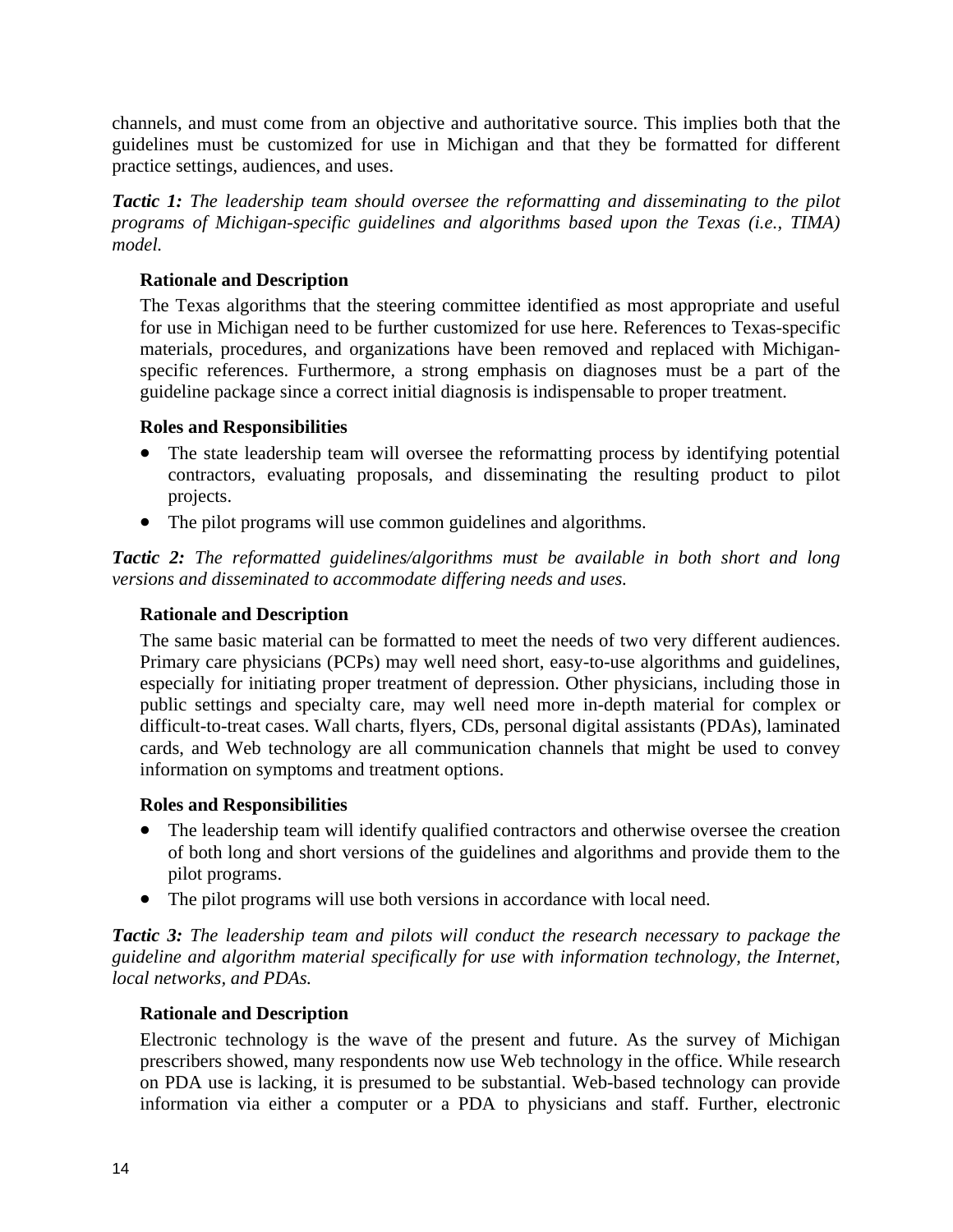technology can be an efficient and easy to way update guideline and algorithm information for large numbers of users. It is important to stress, however, that in order for this technology to be engineered intelligently, additional investigations must be made as to the way practitioners use it.

#### **Roles and Responsibilities**

- The leadership team will sponsor research and assist in the translation of guideline and algorithm material into a form suitable for use with information technology.
- The pilot programs will provide input into the engineering of the system and will use information technology in practice.

*Tactic 4: Existing disease management tool kits available for treatment of major depression, bipolar disorder, and schizophrenia should be collected and analyzed to determine their suitability for further use and dissemination. If necessary, new tool kits should be developed for use in the pilot programs.* 

#### **Rationale and Discussion**

Several payer groups—among them Blue Cross/Blue Shield of Michigan and Magellan have developed "tool kits" for the treatment of certain mental illnesses. The kits contain features—for example, disease screening instruments—that can be useful in the identification and management of illness. In the interest of efficiency, these payer groups should be approached to see if all or part of existing kits could be employed in the pilot programs. If necessary, new kits, or new kit elements, should be developed.

#### **Roles and Responsibilities**

- The leadership team should approach payers such as BCBSM and Magellan and others to seek the right to evaluate and use existing materials. If new materials need to be developed the group will assist in the identification and engagement of a contractor.
- The local pilots should use existing or newly developed tool kits as appropriate.

*Tactic 5: The newly formatted Michigan algorithms must be updated on a regular basis.* 

#### **Rationale and Description**

By its very nature, evidence-based medicine is linked to new research developments and the availability of new medications. It is therefore imperative that the guidelines and algorithms be updated regularly. Experts in the area—for example, university research programs or practitioner groups like the American Psychiatric Association, the Michigan Psychiatric Society, and the Michigan State Medical Society may be available to assist with the updating, the merits of several approaches to updating should be considered:

- 1. Updating every 1 to 2 years through the convening of an ad hoc group of experts
- 2. Collecting and reviewing data *continuously* in a quality improvement process designed to rapidly alter practice
- 3. Updating different sections of the guidelines/algorithms regularly on a rotating basis

#### **Roles and Responsibilities**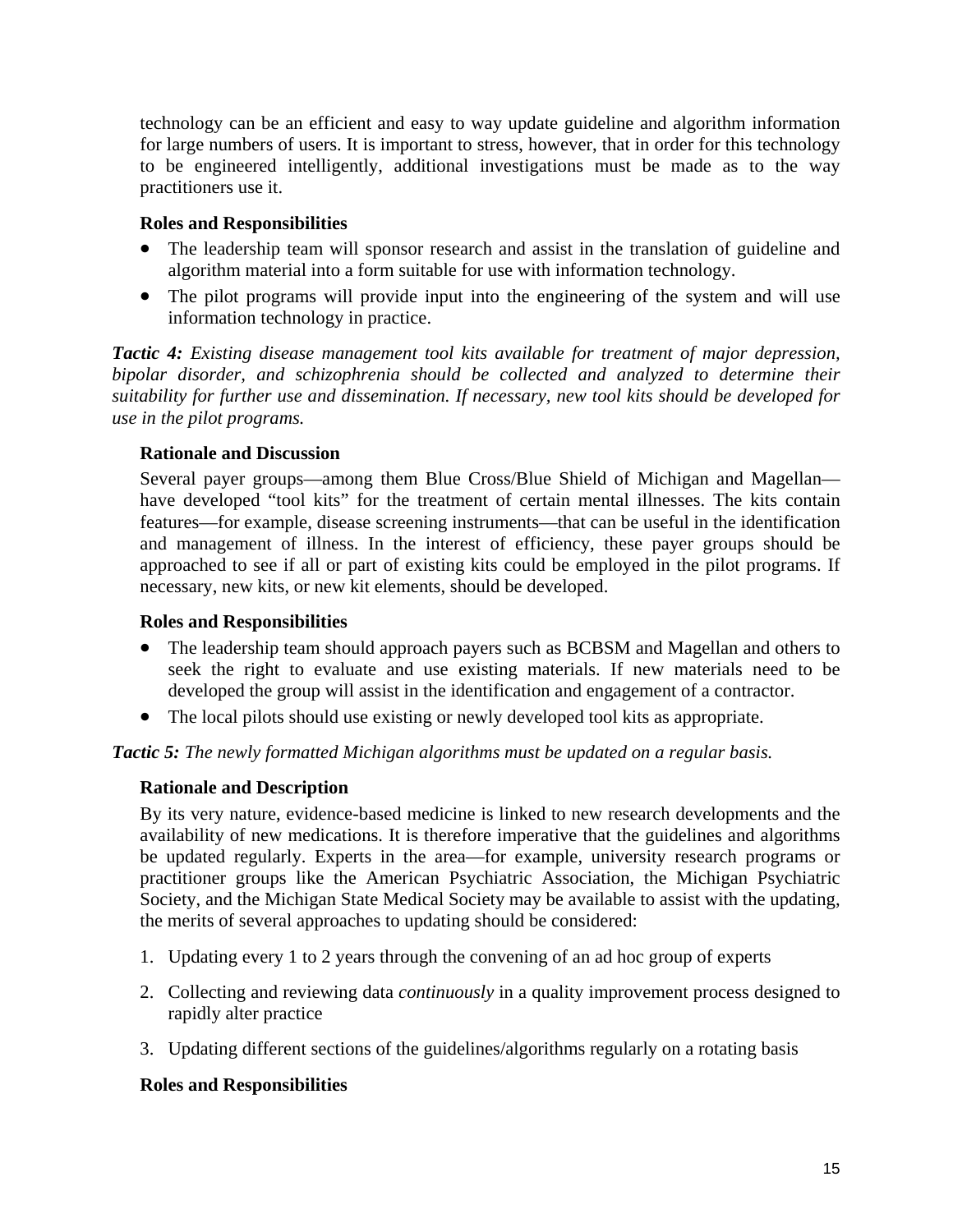- The leadership team will assist in the identification and engagement of a contractor or contractors.
- The pilot programs will use the updated guidelines.

#### *Strategies for Physician Education*

Physicians, both psychiatrists and those in primary care, will require additional information about the virtues of guidelines and algorithms, how best to run a local pilot program, and how to incorporate EBP principles into practice.

*Tactic 1: The leadership team and pilots should develop strong, consistent messages as part of programs to explain why physicians should use guidelines and algorithms. These should be focused on critical issues such as expected outcomes and physician autonomy and, whenever possible, be accompanied by stakeholder endorsements.* 

#### **Rationale and Discussion**

The compelling reasons for adopting EBP principles and guidelines/algorithms in mental health prescribing are not fully understood in the field. The survey of prescribers showed that the majority of psychiatrists were aware of algorithms and guidelines but did not necessarily use them. Primary care physicians, however, tended not to know about mental health guidelines and algorithms and used them in even smaller numbers. The fact that guidelines and algorithms can improve care and reduce errors needs to be stressed.

#### **Roles and Responsibilities**

- The leadership team will evaluate proposals from outside contractors (e.g., groups like the Michigan State Medical Society [MSMS] or the Michigan Psychiatric Society [MPS]) to develop consistent messages on guidelines and algorithms and conduct training.
- The individual pilot programs will ensure that physicians who are a part of their efforts receive this information or training.

*Tactic 2: As part of a commitment to being "centers of excellence," one or more state medical schools should adopt and teach guidelines/algorithms as part of the medical school curriculum and in residency training programs.* 

#### **Rationale and Discussion**

In the long term, EBP principles and guidelines/algorithms will be widely adopted only if they are used in the training of future generations of physicians. Although medical school curricula are unlikely to change quickly, the greater use of guidelines/algorithms should begin now with an understanding that fuller adoption will take time to accomplish. Members of the steering committee believe that with proper encouragement and assistance one or more of the state's medical schools could do so for mental health care. Further, a commitment to guideline and algorithm use could establish the participating medical school as a "center of excellence"—i.e., a place where better care is offered because it is clearly and explicitly evidence based.

The value of EBP has also been recognized and endorsed by the Accreditation Council for Graduate Medical Education for use in residency training programs. However, Michigan training programs in psychiatry have not generally interpreted this to require teaching the use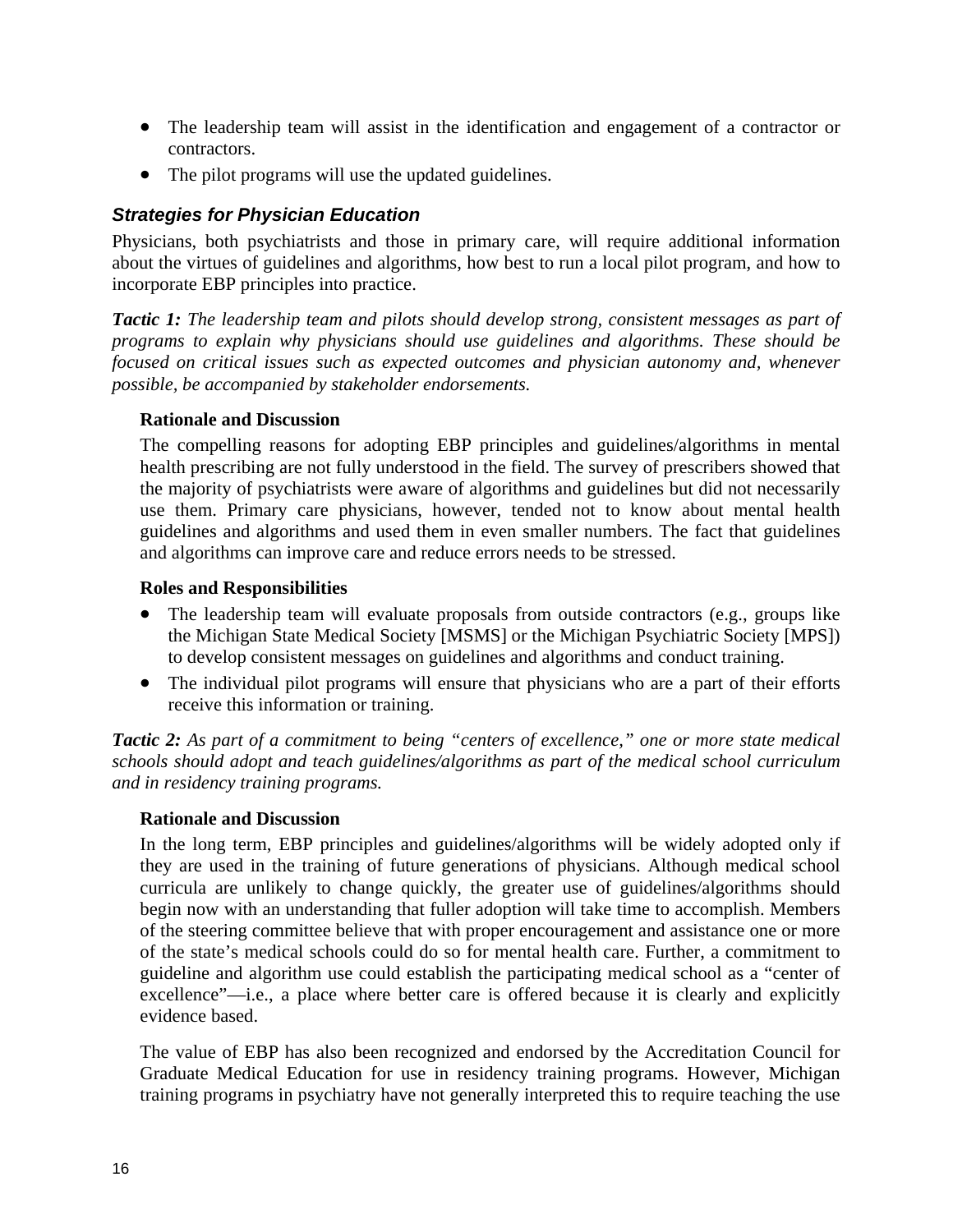of guidelines and algorithms, though in other specialties, cardiology, for example, their use is more common.

#### **Roles and Responsibilities**

- The leadership team should approach the state's medical schools to explore in detail the possibility of their becoming centers of excellence committed to the teaching and use of algorithms and guidelines in mental health care.
- A medical school should be a part of at least one pilot program.
- A hospital-based training program should be a part of at least one pilot program.

*Tactic 3: The leadership team and pilot programs should explore ways of offering Continuing Medical Education (CME) credit for conferences, training programs, and regional sessions devoted to evidence-based mental health care and the use of guidelines and algorithms.* 

#### **Rationale and Discussion**

The continuing education of physicians currently in practice complements the education of physicians in medical schools. Offering CME credit would serve as both an educational opportunity for physicians and as an incentive for change.

#### **Roles and Responsibilities**

- The leadership team should approach CME-granting organizations to ensure that EBP programs are available.
- Pilot programs should require or strongly encourage attendance at these sessions by their participating physicians.

*Tactic 4: The leadership team and pilot programs should work together to develop site-specific training programs for each pilot program.* 

#### **Rationale and Discussion**

There is more to EBP than information on drug treatment options. The use of guidelines and algorithms is part of a broader approach that includes information on pharmacology, screening tools, monitoring and tracking, evaluation and measurement, physician/patient communication, and the education of patients and family members. While all of the pilot programs should have common features and elements, they by no means need to be identical. Tailoring the core program strategies to site-specific requirements will be necessary.

#### **Roles and Responsibilities**

- The leadership team will oversee the creation of a site-specific training program through proposal evaluation and selection of a training organization.
- The pilot programs will incorporate site-specific training for physicians, administrators, and other personnel.

## *Strategies for Consumer Education*

The tactics in this subsection flow from the idea that care will also improve to the degree that consumers and their families are involved in care, understand EBP, and actively seek practitioners who offer it. Consumer education may take place in three contexts: (1) one-to-one encounters between physicians and individual patients; (2) population-based efforts whose aim is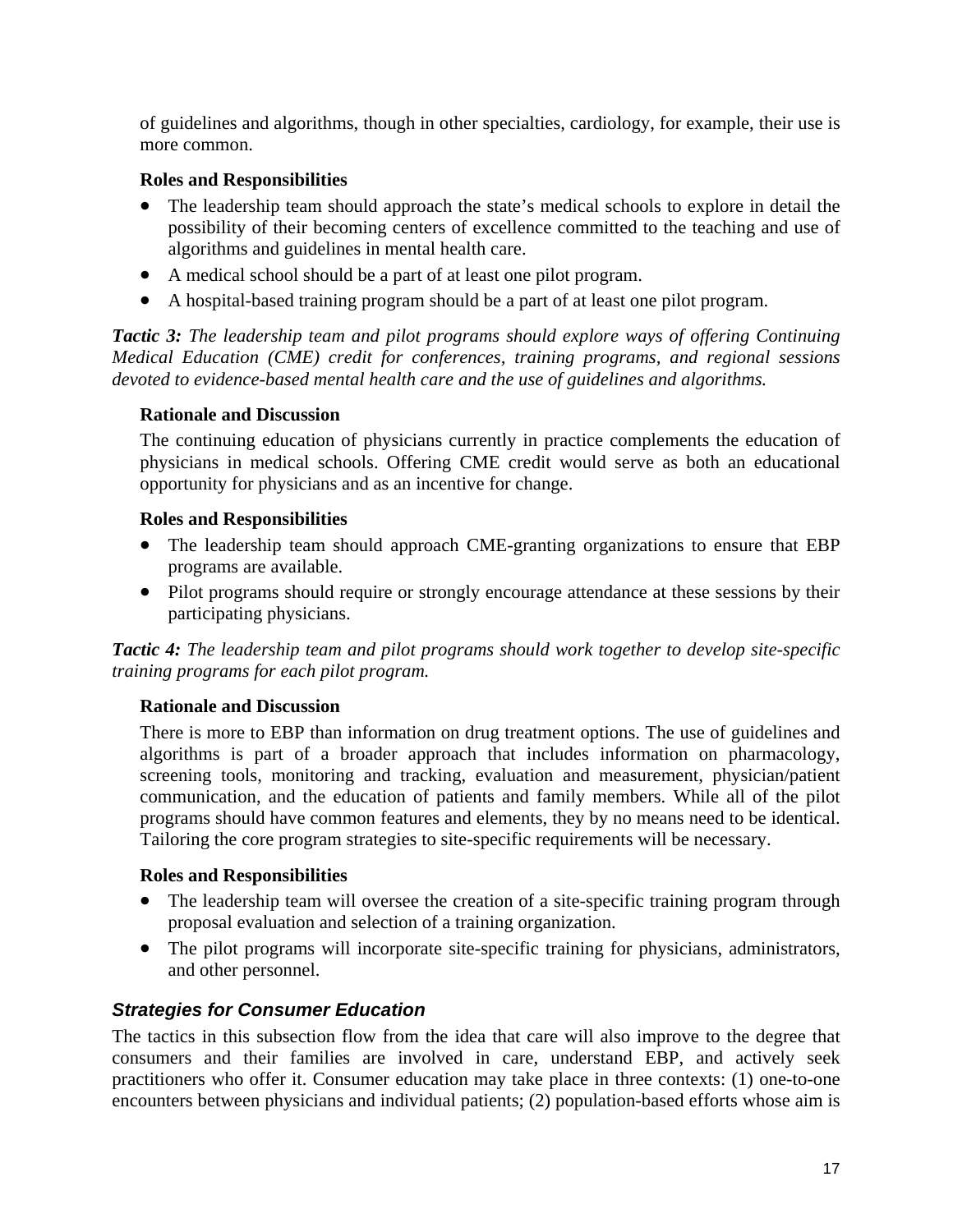to assist consumers in understanding and recognizing various conditions; and (3) specific treatment settings, for example, CMHs.

*Tactic 1: The leadership team and pilot programs should develop materials and methods for improving patient-physician communication on the nature, importance, value, and use of guidelines and algorithms during individual treatment sessions—that is, on a "one-to-one" basis. The "medical decision making" CDs used by BCBSM to aid patients suffering from diseases such as breast and prostate cancer may be a useful model.* 

#### **Rationale and Discussion**

If the long-term goal is to more fully integrate guidelines and algorithms into standards of care, consumers are a powerful agent of change. Furthermore, consumers have a right to fully understand and participate in medical decisions that affect care.

#### **Roles and Responsibilities**

- The leadership team will invite potential contractors to propose an integrated program of messages and materials to improve communication between physicians and consumers.
- Pilot programs will have an integrated consumer education program as part of their activities.

*Tactic 2: Pilot programs and the leadership team will collaborate on a broader program of consumer education and awareness through the use of public service announcements, and, most especially, by employing existing advocacy groups as messengers to their constituents.* 

#### **Rationale and Discussion**

This tactic is designed to augment the communication between physicians and patients through direct marketing to consumers. Where the previous tactic dealt with the quality of communication in a clinical setting, this tactic focuses on other channels of communication. Using public service announcements and "free media" provided by advocacy groups are among the communication channels that should be explored. A broader public awareness campaign has been used to great effect in the case of bipolar disorder among children.

#### **Roles and Responsibilities**

- The leadership team will identify contractors to develop messages and disseminate them to consumers outside of clinical settings.
- The pilot programs will design their programs in a way that is congruent with the message imparted by the public awareness campaign.

*Tactic 3: The leadership team should evaluate the need to conduct further research into consumer needs and preferences as well as the possibility of offering consumer education tailored to specific subgroups or settings—for example, CMH settings.* 

#### **Rationale and Discussion**

In the short term, there is ample material available with which to begin an education outreach effort to consumers, on either a one-to-one or a broader population level. In the longer term, the effort to encourage EBP may benefit from an effort to learn more about the knowledge, attitudes, and preferences of consumers. The steering committee notes that a series of focus groups with consumers in different areas of Michigan could be especially valuable. The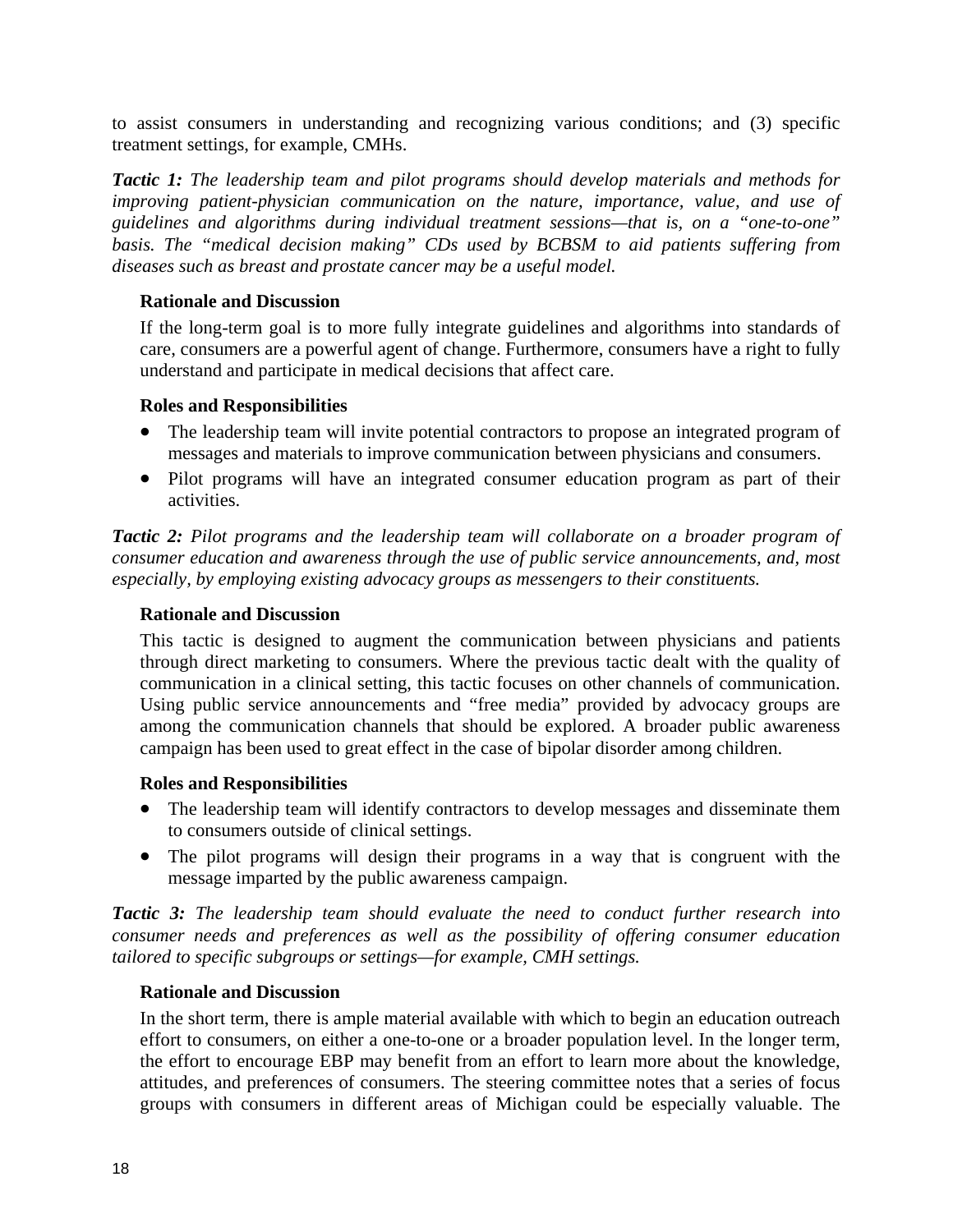possibility that consumer education materials should be designed for specific treatment settings should also be considered.

#### **Roles and Responsibilities**

- The leadership team will formally address the need for additional research and/or the development of educational materials for subgroups and settings.
- The pilot programs will assist in the research as needed and use or disseminate additional educational materials if appropriate.

#### *Strategies for Ongoing Physician Support*

This tactic area focuses on physician support that cannot be covered during an initial training period. It recognizes that a successful pilot program will require ongoing support on a number of levels, including assistance with specific patients and cases, assistance with the administration and logistics of the program, and "real time" information on prescribing patterns. The support of organized health care systems on each of these levels is especially important.

*Tactic 1: The leadership team and pilot programs should devise mechanisms to support and assist clinicians in the treatment of specific cases and patients.* 

#### **Rationale and Discussion**

Clinicians in specialty care will need assistance with difficult or unusual cases. Primary care physicians would benefit from more general assistance with all three conditions. Assistance may be either immediate (i.e., sought while the patient is in the office) or of the sort that can be sought at regular intervals in the course of treatment (i.e., "virtual rounds"). Academic researchers, specialty societies, or health plans would be logical candidates to develop and provide ongoing support. The M-line program offered by the University of Michigan is one such example. As part of its service to the community, the university underwrites the cost of a "call in" consultation with the physicians it employs.

#### **Roles and Responsibilities**

- The leadership team will evaluate proposals and/or hire credentialed contractors to create and implement the support program.
- The pilot programs will ensure that their clinicians use the established support networks as needed.

*Tactic 2: The leadership team and individual pilots will mutually develop support mechanisms to help with administration and logistics of the pilot itself.* 

#### **Rationale and Discussion**

As has been shown in Texas and amply confirmed in additional research, successful use of EBP principles is more than the use of guidelines and algorithms. Success also involves new ways of communicating, new ways of screening and monitoring patients, and a new way of monitoring. Physicians would be hard pressed to undertake comprehensive change without support.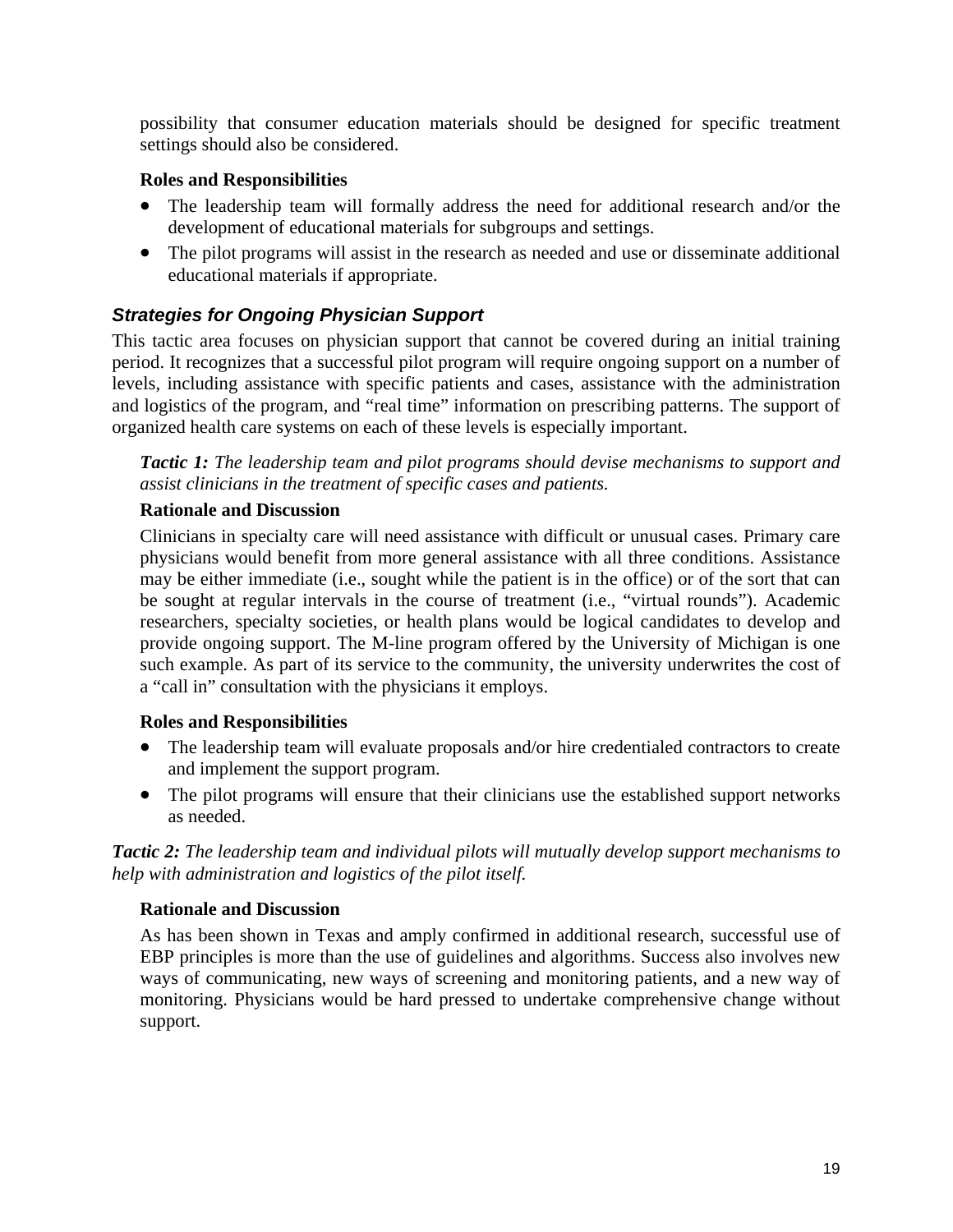#### **Roles and Responsibilities**

- The leadership team will evaluate proposals and ensure that contractors are available to assist when problems and unforeseen events inevitably create challenges for new program.
- The pilot programs will help in the development of support mechanisms and use them as necessary in the ongoing administration of the pilot.

*Tactic 3: The leadership team will work with payers to develop prescriber profiles and make them available to prescribers and researchers, while remaining sensitive to privacy issues. As part of this process, the group should encourage as much as possible movement toward universal use of electronic medical records.* 

#### **Rationale and Discussion**

Having prescribing profiles available serves two purposes: (1) it can help clinicians see their own prescribing activities in a broader perspective and (2) it provides important data for the evaluation and measurement of practice changes due to EBP. Profiles will allow the individual practitioner to see how his/her prescribing patterns compare with those of others. Because they shed light on variations in practice, profiles are an important part of the evaluation mechanism. In this sense, adherence to or departure from guidelines/algorithms are not examined directly. Rather, variations are identified, triggering a further investigation as to the cause. The greater use of electronic medical records, already endorsed by the federal government, would greatly facilitate the creation and analysis of profiles.

#### **Roles and Responsibilities**

- The leadership team will approach provider systems and independent practice associations to determine how prescriber profiles can be developed.
- The pilot programs will encourage participating prescribers to review their profiles regularly and to analyze fully the reasons for any perceived variance.

#### *Strategies to Develop Incentives for Change*

Research suggests that a number of direct financial, indirect financial, and nonfinancial incentives will produce improvements in practice—ranging from reimbursement for legitimate expenses to enhanced status among peers and consumers.

*Tactic 1: The leadership team and pilots should develop nonfinancial incentives for the adoption of guidelines and algorithms.* 

#### **Rationale and Discussion**

The nonfinancial incentives for change can be considerable. Quite apart from any financial compensation, practitioners are inspired by the prospect of offering better care and being recognized for doing so. There are other examples—the development of national cancer centers, for example—where practitioners willingly join a broader movement and group because of the advantages that accrue from being perceived to offer the best care possible. Participation in the EBP program could be signaled in a number of ways—perhaps through wall plaques or decals or listings on a website.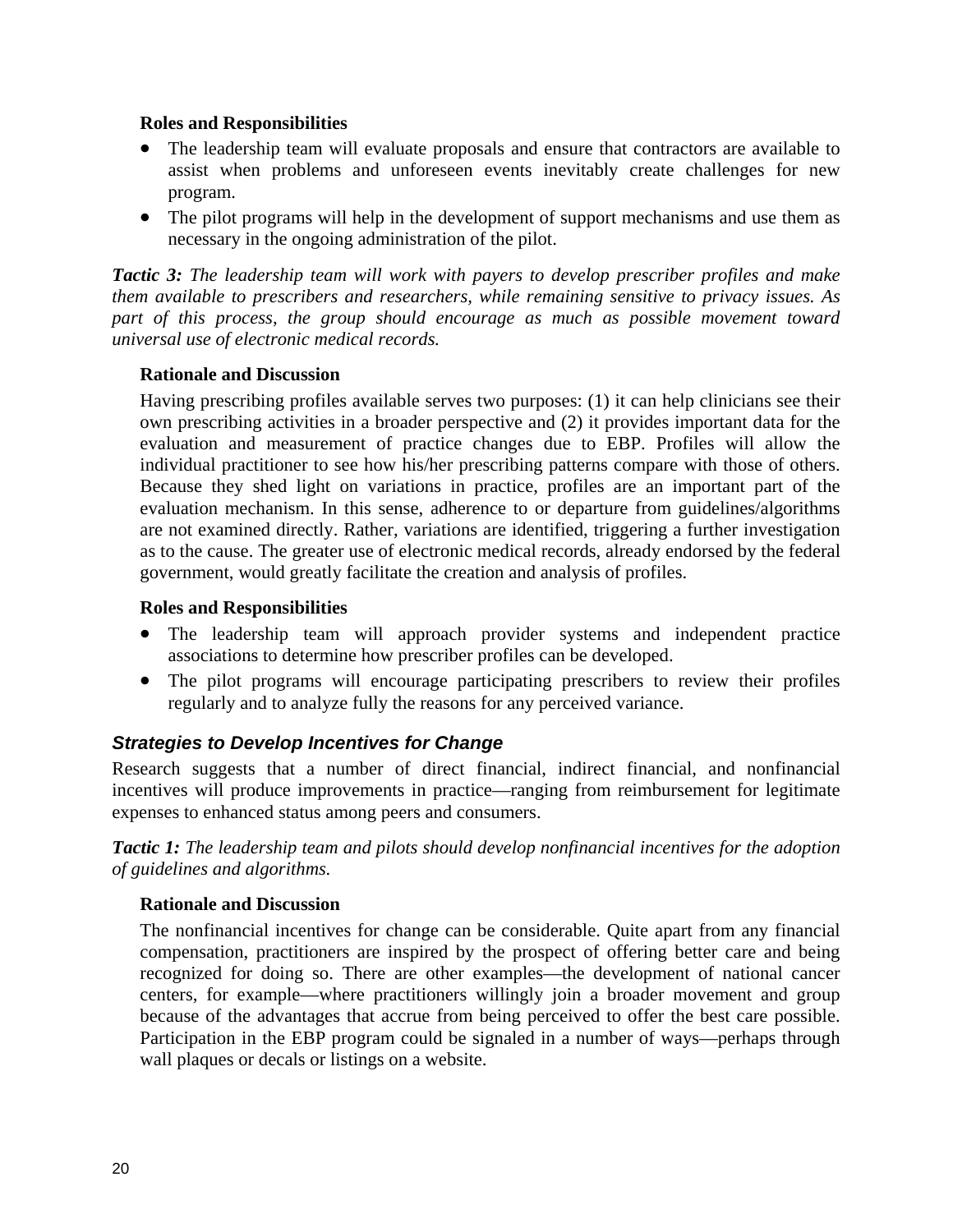#### **Roles and Responsibilities**

- The leadership team will examine the question of how best to describe and market participation in the pilot program, perhaps through the development of a "Michigan EBP in Mental Health Care Network" or some similarly named program.
- The pilot programs will use plaques or other forms of notification to explicitly identify themselves as being participants in an effort to improve quality.

*Tactic 2: The leadership team should offer CME credit as an incentive as well as an educational opportunity.*

#### **Rationale and Discussion**

Continuing Medical Education Credit can be a valuable vehicle for education (see above) and, since practitioners are required by law to upgrade skills and education as a condition of re-licensing, a significant incentive as well.

#### **Roles and Responsibilities**

- The leadership team will approach CME-granting organizations to ensure that EBP programs are available, focused specifically upon medication EBP in mental health care.
- Pilot programs will encourage physician attendance at these sessions.

*Tactic 3: The leadership team should approach payers to secure their buy-in for: (1) paying or creating rewards for guideline/algorithm adherence and (2) increasing reimbursement to improve the quality of care and reporting. This buy-in should build upon existing efforts by the Greater Detroit Area Health Council, Center for Medicare and Medicaid Services, Michigan Quality Forum, and Michigan Quality Improvement Consortium to standardize quality indicators and rewards.* 

#### **Rationale and Discussion**

Prescriber activities are influenced by the incentive structure in which they take place. Practitioners are more likely to adhere to guidelines and algorithms if there is a financial incentive to do so. Further, some disease management tactics—for example, using a social worker or case manager to ensure that prescriptions are filled—unquestionably cost money. Changing the incentive structure for practitioners so that they are rewarded and reimbursed for a desired behavior requires payer buy-in.

#### **Roles and Responsibilities**

- The leadership team will approach employers, health plans, CMHs, and MDCH to explore the possibility of creating rewards for guideline/algorithm adherence and reimbursement for expenses incurred that improve care.
- The pilot programs will adhere to the guidelines and undertake other activities that improve care in the expectation that they will be rewarded or reimbursed.

*Tactic 4: The leadership team will work with MDCH to ensure that contracts with providers reflect EBP principles.* 

#### **Rationale and Discussion**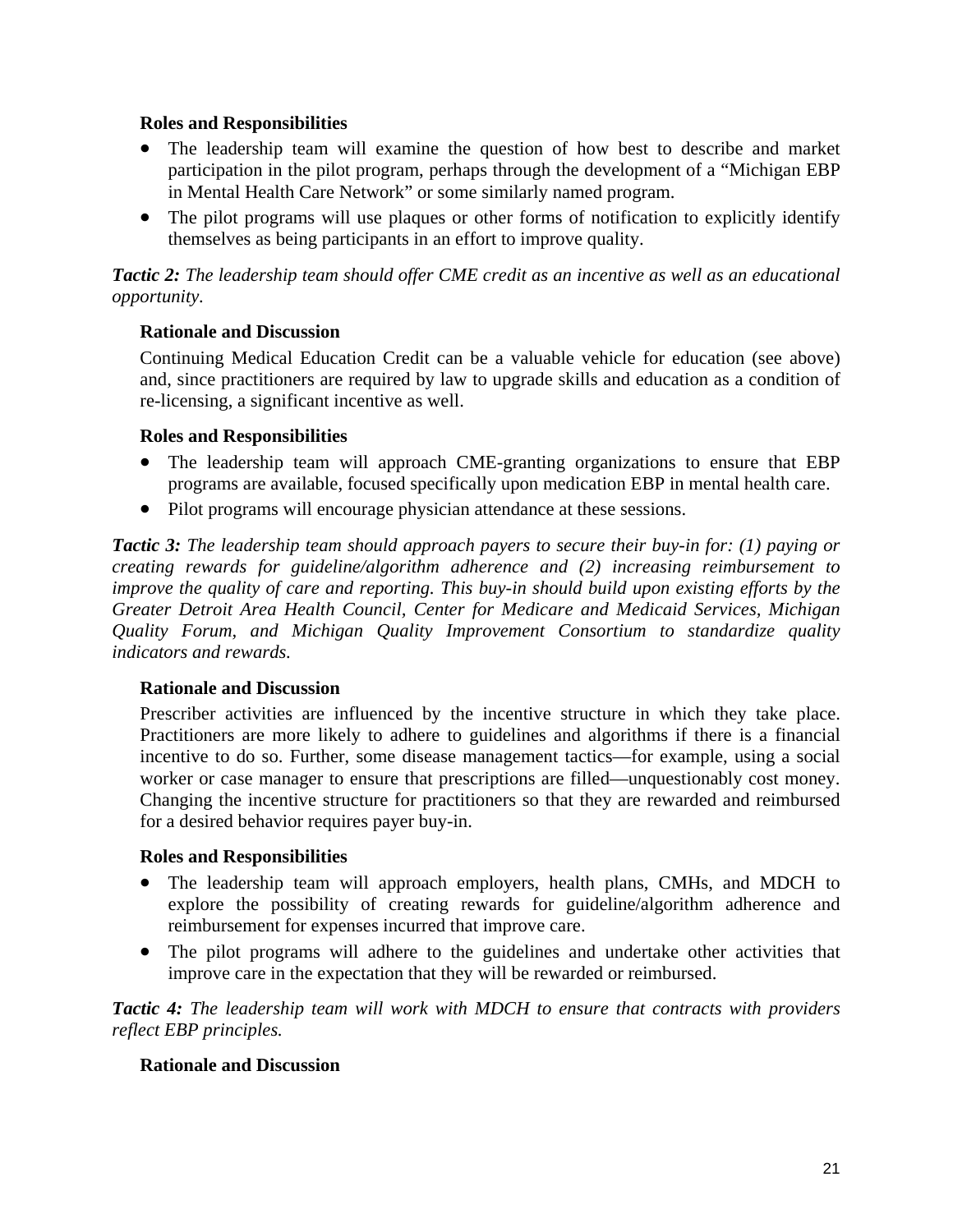The Michigan Department of Community Health (MDCH) is a major payer, in fact, the dominant payer in cases involving schizophrenia and bipolar disorder. As such, it has contracts—with community mental health service programs, prepaid inpatient health plans, and Medicaid health plans—worth many millions of dollars, which could be used to leverage guideline/algorithm use. A policy decision by MDCH to support the goals of the action plan could be given teeth through department contracts.

#### **Roles and Responsibilities**

- The leadership committee should approach MDCH to develop a plan for encouraging guideline and algorithm use, at least within one of the pilot programs.
- One or more pilot programs could be used as a venue for testing the utility of this approach.

#### *Strategies for Evaluation and Measurement*

Evaluation and measurement strategies will provide an important informational base and will, over time, link the pilot programs to the long-term use of guidelines and algorithms to treat mental illness in Michigan. An evaluation of individual pilot programs as well as a "master" evaluation of all pilots will be necessary.

*Tactic 1: The leadership team, working with representatives from the pilot programs, should develop multidimensional evaluation and measurement techniques that assess:* 

- Adherence to and variation from guidelines, as well as the reasons for variation
- *Effectiveness of guidelines*
- *Consumer and physician satisfaction*
- *The cost of implementing guidelines in practice*
- *Changes in observable variation among prescribers*

#### **Rationale and Discussion**

The information needs of the project will be many and varied. It would be useful to know, for example, the extent to which practitioners adhere to guidelines, how satisfied they and consumers are with the pilot program, what the program costs were, and how successful the program was in improving outcomes or reducing practice variations. Equally important, the evaluation would provide the basis for continuous pilot program improvement.

A full array of evaluation and measurement techniques would be needed to answer these questions, including the analysis of medical records and claims data and surveys of practitioners and consumers. Assessment tools must be uniform across the pilots so that they can be meaningfully compared.

#### **Roles and Responsibilities**

- The leadership team should set the evaluation and measurement agenda by identifying suitable program evaluation contractors, if there are not evaluators already affiliated with the pilots.
- The pilot programs should make the data collection and analysis an integral part of their local program.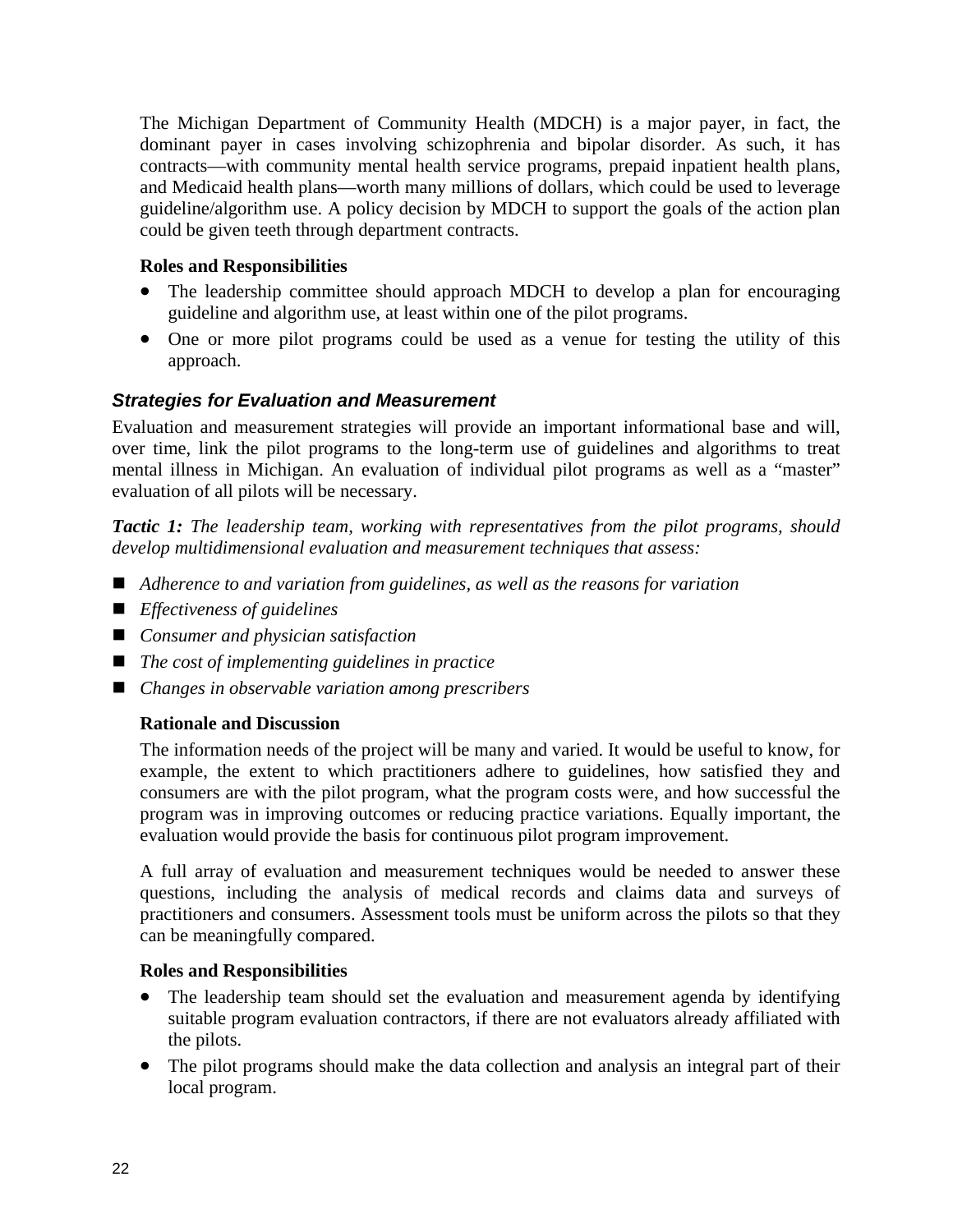*Tactic 2: The leadership team and the local pilot programs should work together to establish registries of persons with the conditions of interest (depression, bipolar disorder, and schizophrenia) within the local settings, while remaining appropriately sensitive to privacy issues.* 

#### **Rationale and Discussion**

Developing registries of persons with the diseases or conditions of interest is an indispensable first step, and the foundation of any measurement scheme. Unless practitioners are able to readily identify all of their patients who suffer from depression, bipolar disorder, or schizophrenia, it is difficult to measure or evaluate such things as adherence to guidelines, patient satisfaction, outcomes or variations in practice. In the development of registries, privacy protections newly enacted into law must be recognized and respected.

#### **Roles and Responsibilities**

- The leadership team should work with payers to create registries within each of the pilot programs.
- The pilot programs should collect information to establish the initial registry in support of subsequent data collection activities.

## *Strategies for Stakeholder Buy-in*

Initially, stakeholders are all those that the EBP project will affect or influence—physicians, consumers, families, payers, and employers. Initially buy-in will be essential to the local pilots, but it will be necessary eventually to seek buy-in on a broader basis. Over time, stakeholder groups will expand to include not only patients, but also their support networks and other mental health professionals such as psychologists as well.

*Tactic 1: The leadership team should assist pilot programs in developing EBP buy-in at each site through informational outreach efforts.* 

#### **Rationale and Discussion**

Buy-in from the larger stakeholder community is essential, particularly if the object is to diffuse EBP more broadly within the mental health care system. Yet, one cannot simply take buy-in for granted. It has to be intelligently sought though a number of specific tactics. Using regular information outreach mechanisms such as "e-mail grams" is one way of bringing supporters on the local, pilot level into agreement.

#### **Roles and Responsibilities**

- The leadership team will coordinate efforts to achieve stakeholder buy-in statewide and provide information and techniques that can be used in local pilots.
- The local pilots will implement and employ the buy-in tactics locally.

*Tactic 2: The leadership team should identify a suitable contractor to coordinate marketing efforts to consumer advocacy groups and other groups with an interest in mental health care.* 

#### **Rationale and Discussion**

A research-based public relations strategy would be at the center of efforts to achieve greater stakeholder buy-in at both the individual pilot and state level. Efforts should be made to